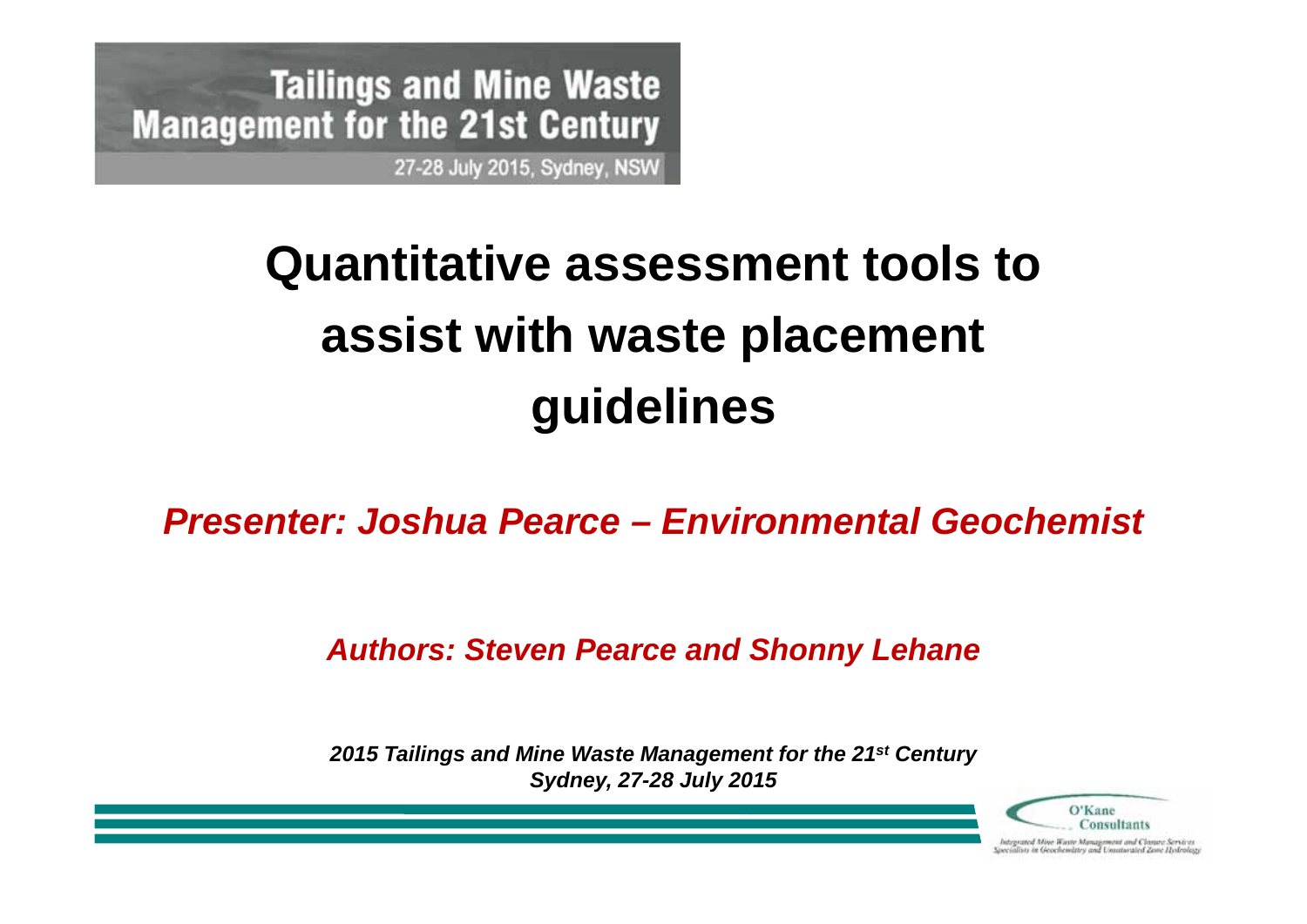### *Waste Rock Management*

*The characterisation and assessment of waste rock forms the initial stage of waste-management strategy planning that extends through the life of the mine to assessment of closure risk.*

*Prior to operational decision making, waste-management strategies should evaluate short-term and long-term closure risks associated with the exposure, stockpiling and placement of waste materials*

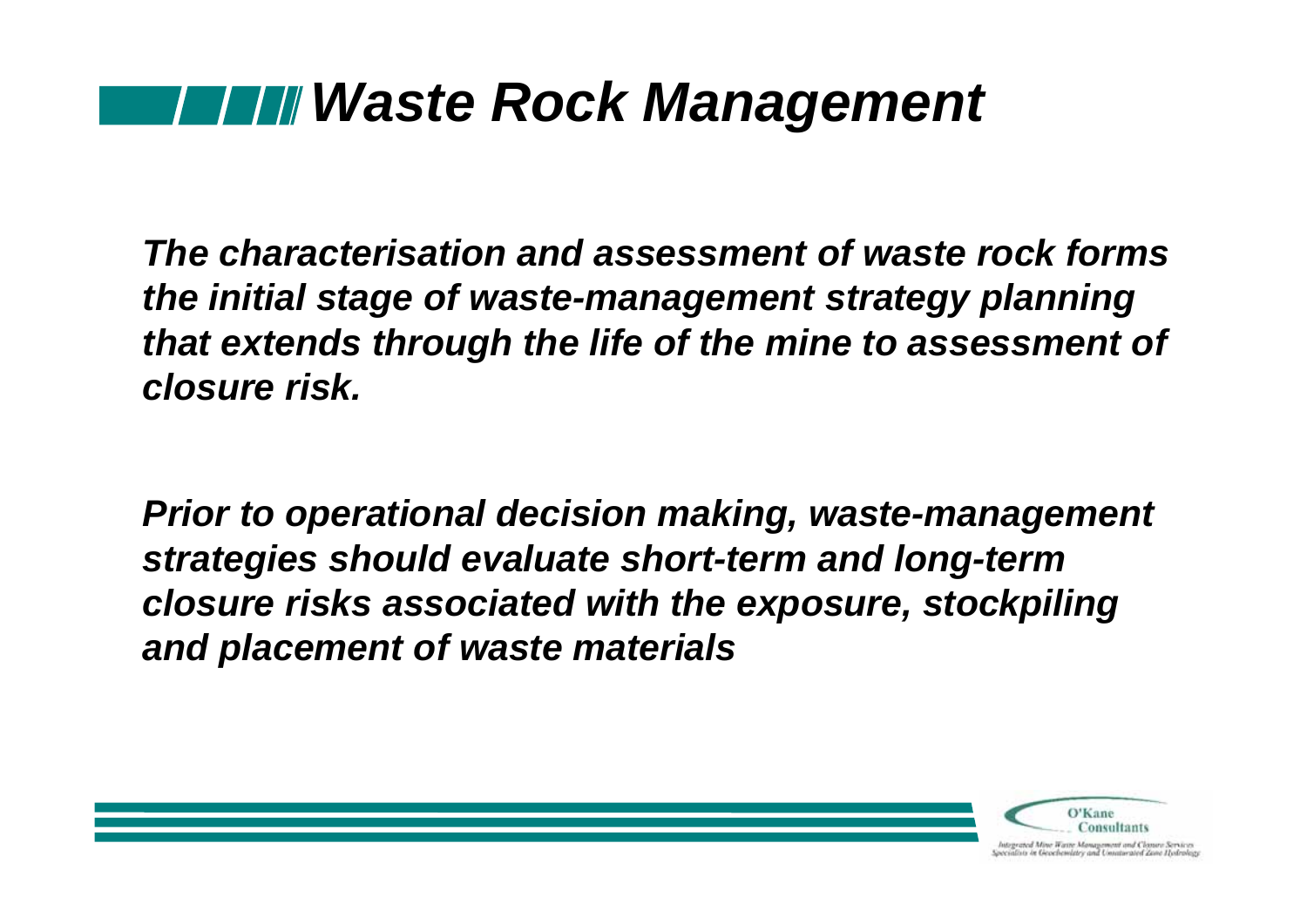### *Waste Rock Management*

*This includes risks such as:*

- *Spontaneous combustion*
- *Toxic gas production*
- *Acid and metalliferous drainage*

*Common practice to classify waste rock based on geochemistry alone (e.g. PAF/NAF).*

*And then manage all PAF in same manner without considering key field parameters.*

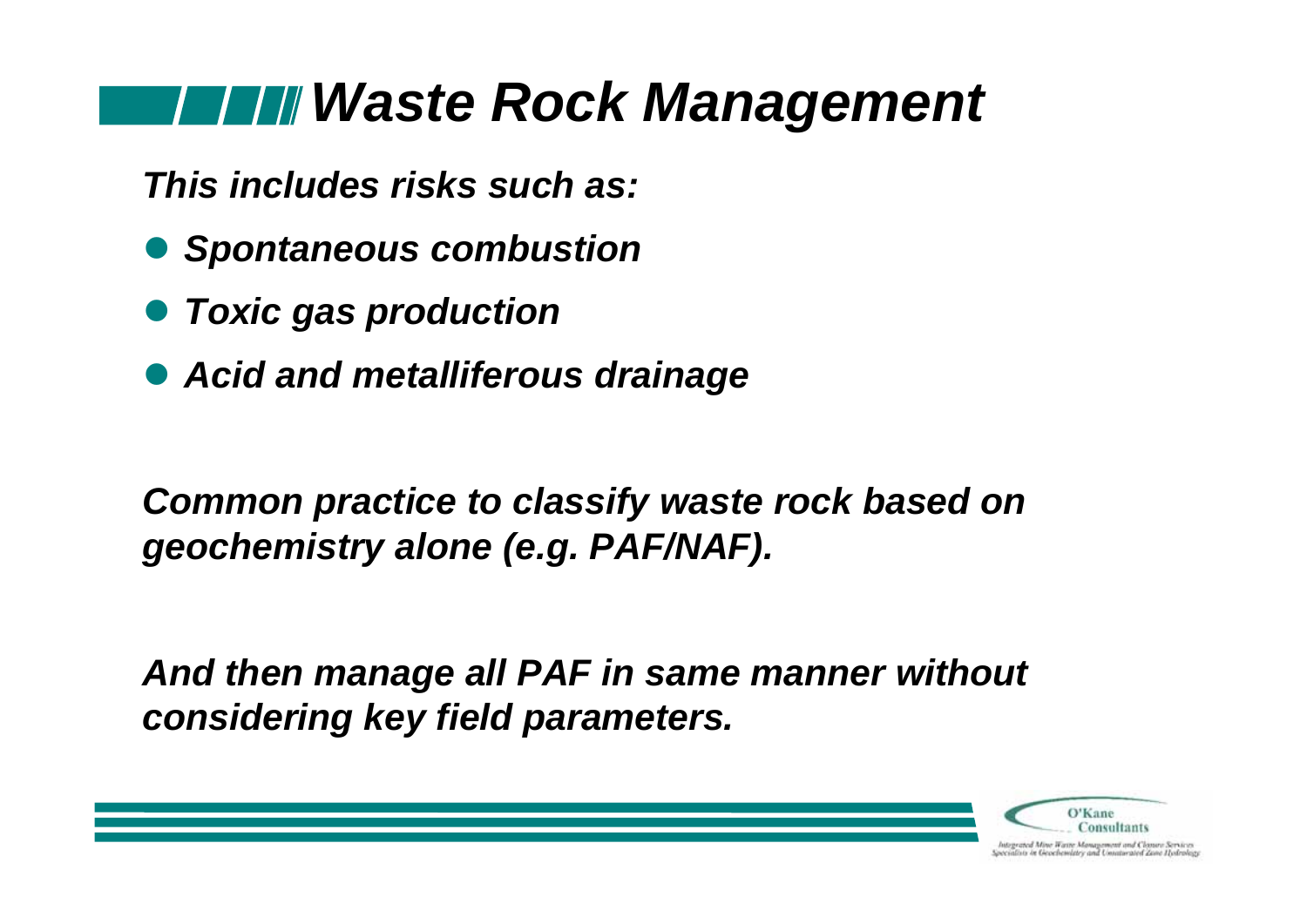# *Why Quantitative method?*

#### $\bullet$ *Variables that influence AMD risk*

- *1.Sulfide content of material*
- *2. Physical properties of material (grain size and distribution, weathering rate)*
- *3. Structure of waste rock storage facilities due to placement (pathways for air and water movement)*
- *4.Climate (temperature and rainfall)*
- *5. Closure mitigation measures (such as cover systems)*
- $\bullet$ *Complex and interrelated factors requires a quantitative method*
- $\bullet$  *We only have control over point 3 and 5 on most sites, and most emphasis is given to 5 to manage AMD by default.*
- $\bullet$  *The relative benefit of optimising 3 can be assessed to determine how to reduce AMD risks more effectively and cheaply than relying on 5*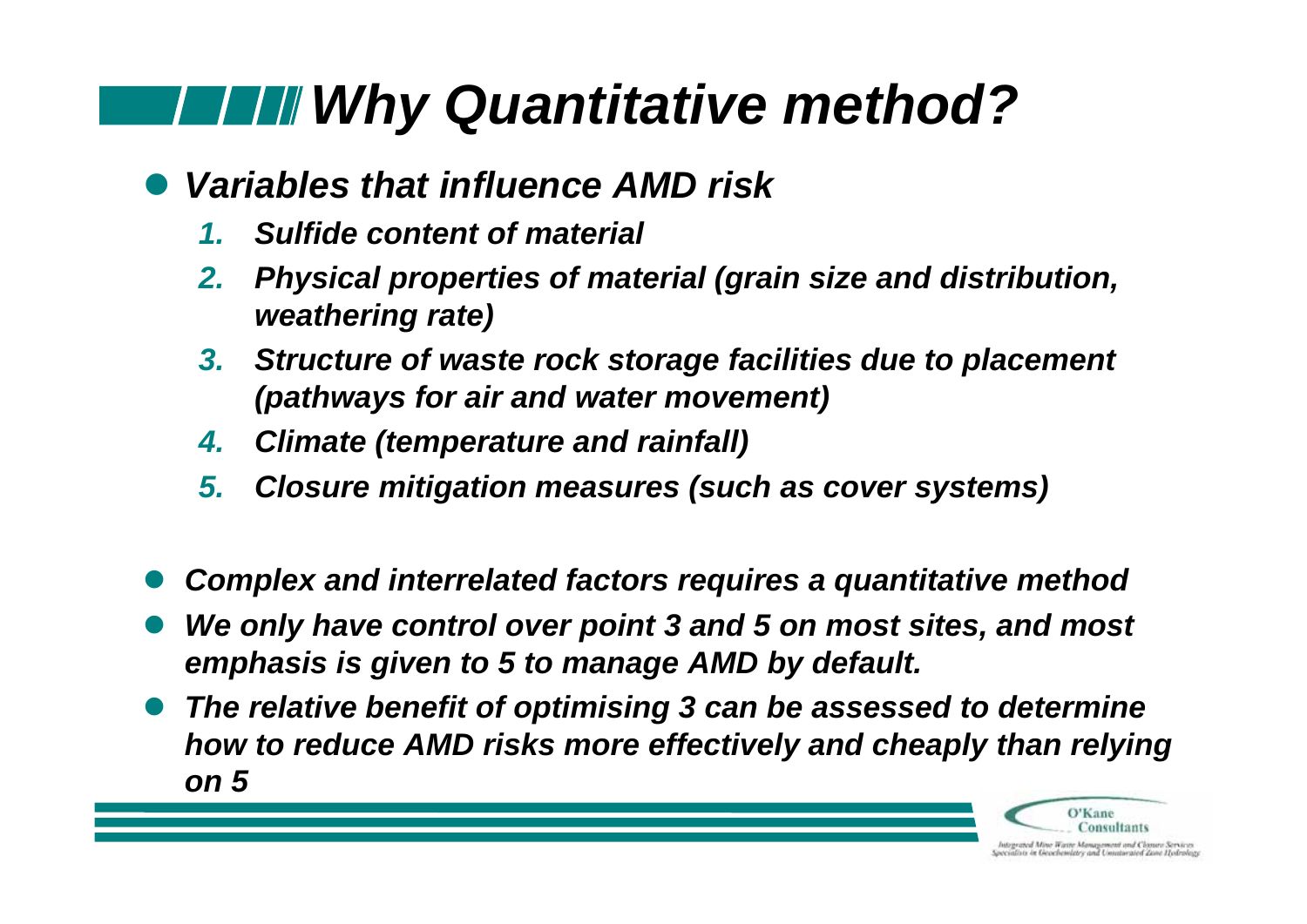### *Why Quantitative method?*

*OKC has developed an assessment process based around a risk matrix that captures these multifaceted inputs and employs an analytical model to provide semi-quantitative analysis and outputs.*

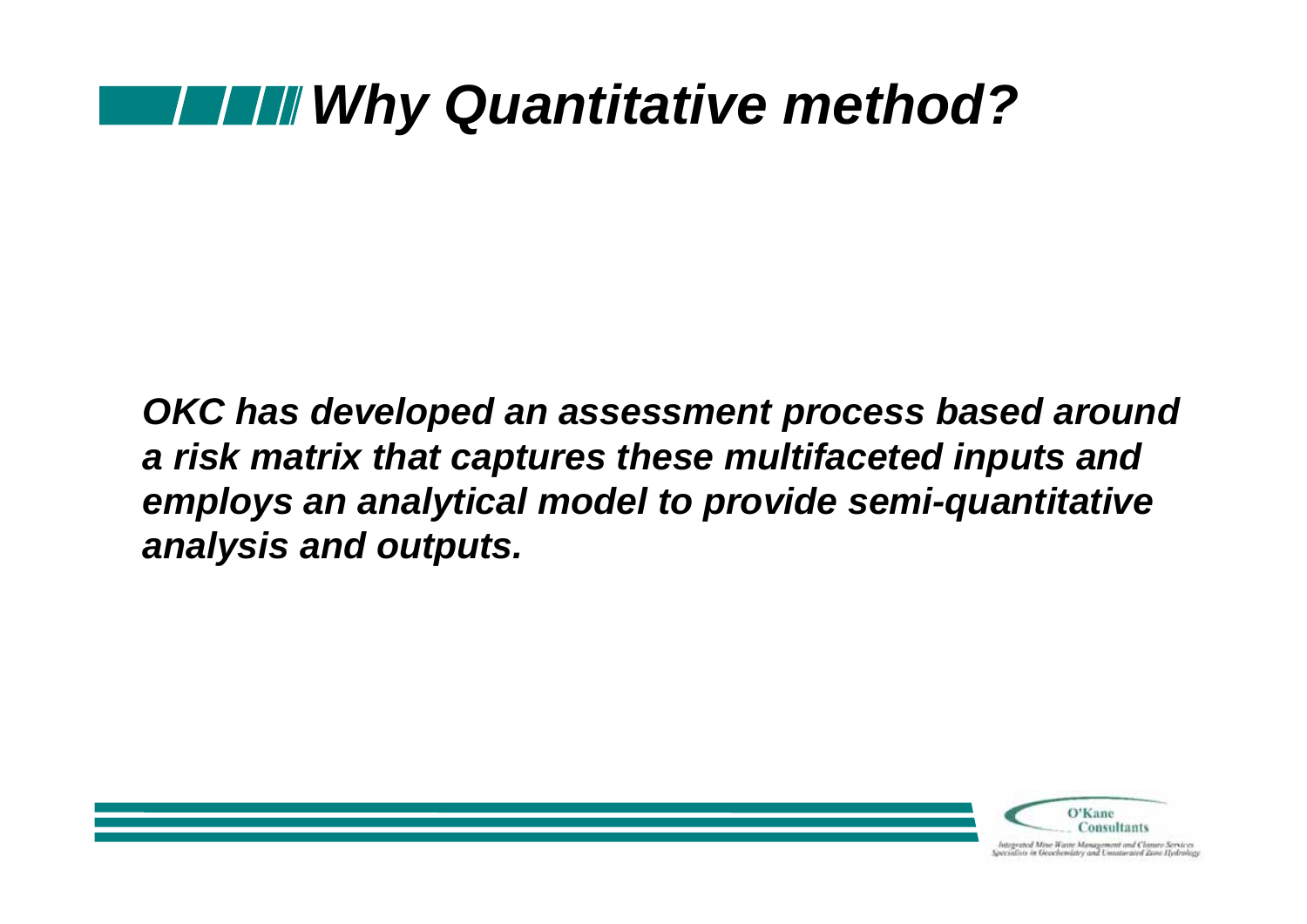## *What are we "quantifying" ?*

Dump X 1980 to 2080

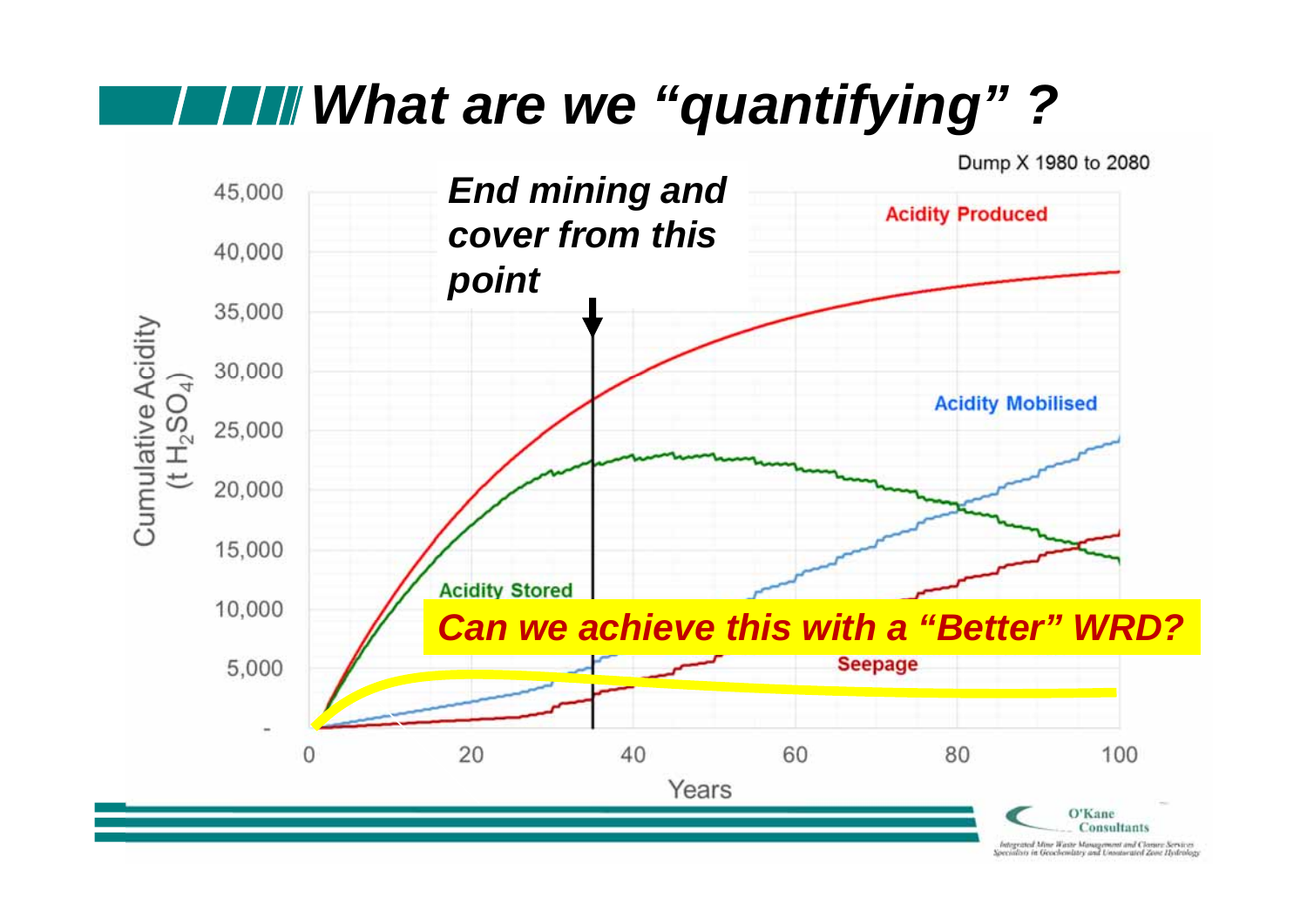### *Quantitative model – focal risks*

*Focal risk elements were noxious gases, excess heating and acid generation with contributing factors limited to:*

- *Waste placement strategy*
- *Geometry of the WRSF*
- *Sulfur grade*
- *Geo. classification and ANC potential*
- *Mine schedule*
- *Application of risk-mitigating engineering*

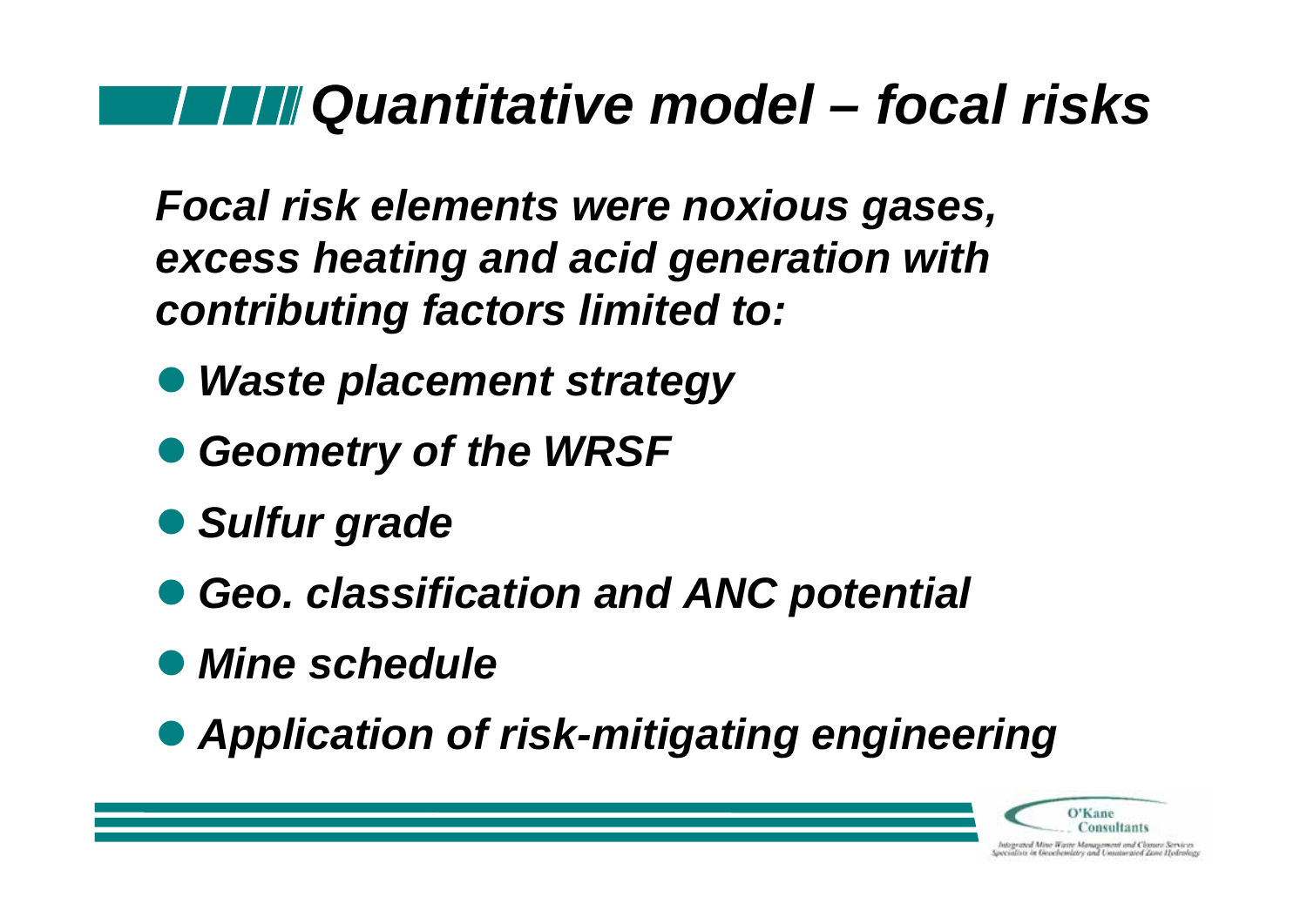## *Quantitative model - objectives*

*The objectives of the analytical model were to:*

- *Provide a basis for comparison of potential risks.*
- *Inform waste management strategies.*
- *Enhance understanding of potential risks.*
- *Assist with decision-making on waste disposal.*

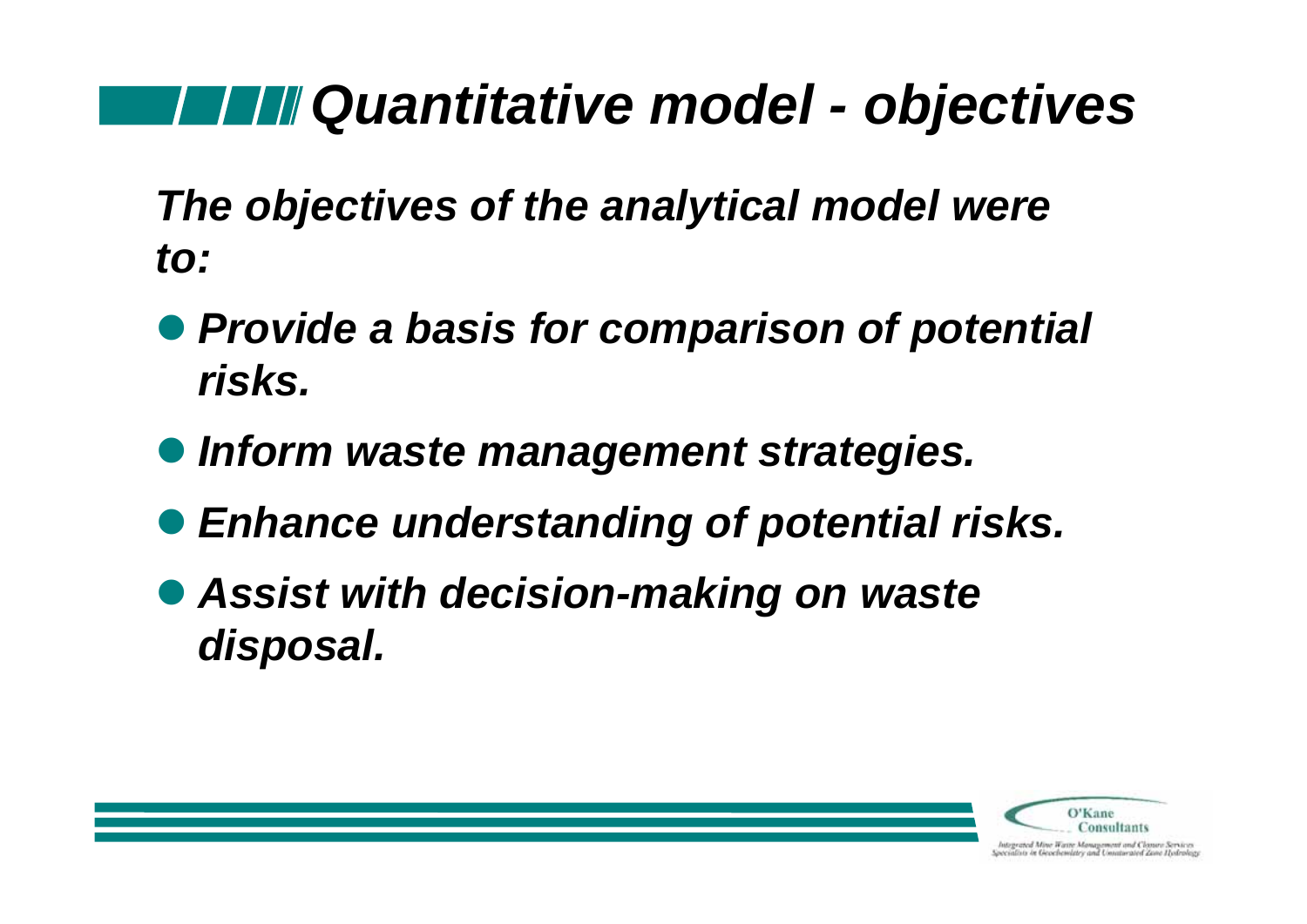### *Quantitative model –sub-assessments*

*In order to achieve the objectives, a number of assessments were completed:*

- *Oxygen ingress modelling*
- *Sulfide oxidation rate modelling*
- *Gas emission rate modelling*
- *Spontaneous combustion risk calculation*
- *Acidity generation calculation.*

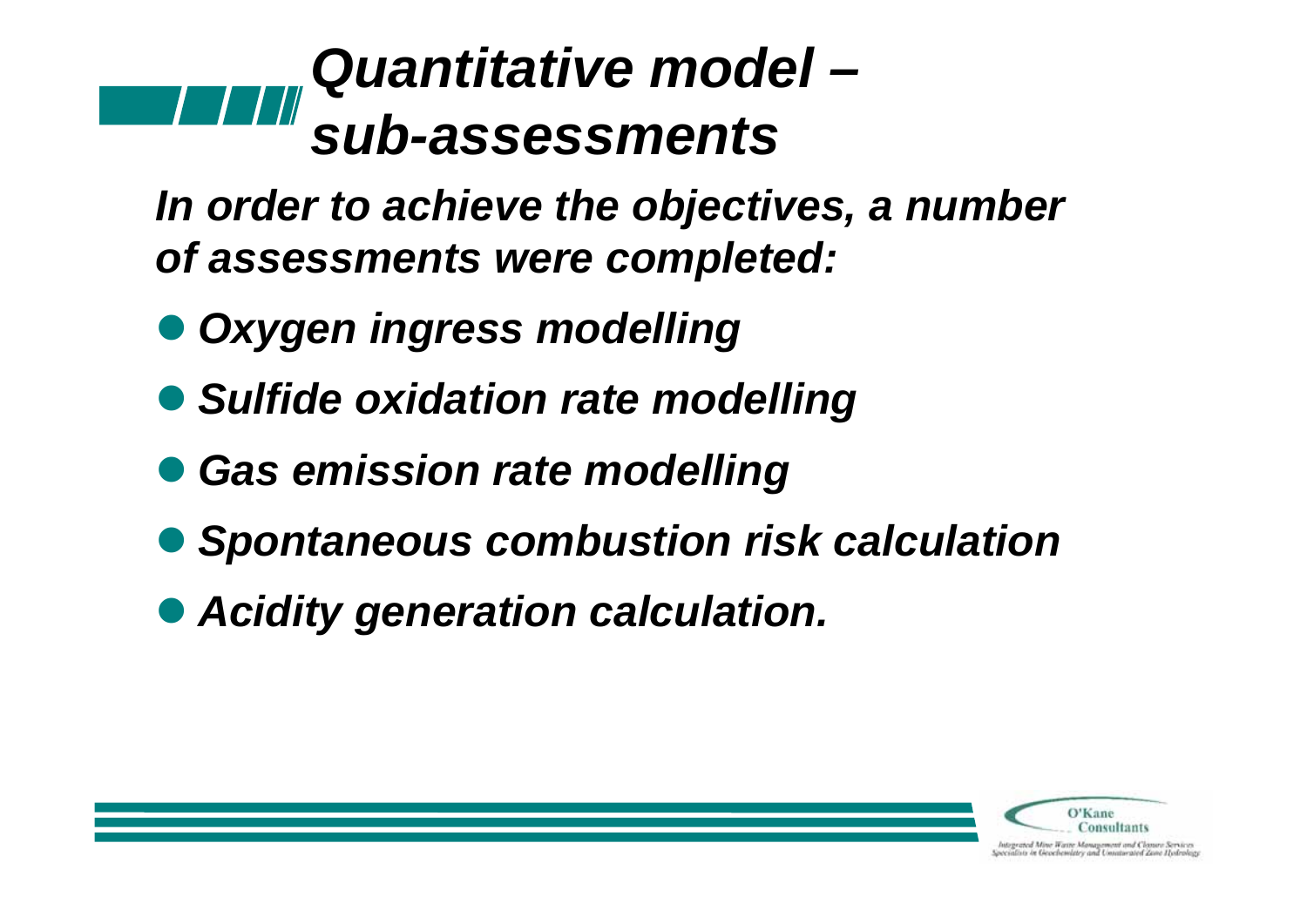## *Quantitative model*

- *Analytical model that has algorithms to determine:*   $\frac{\partial}{\partial y}\left(k_y \frac{\partial T}{\partial y}\right) + Q_H = \lambda \frac{\partial T}{\partial t}$ 
	- *1. Internal heating of waste*
	- *2. Acid production*
	- *3. Seepage rate (and acid load)*
	- *4. Gas generation (CO2)*
- *Produces numerical output so waste placement techniques can be compared quantitatively* 
	- *How much less acid do we get if we end tip at 5m vs 30m?*

 $C_{g-CO2} = C_{a-CO2} + \frac{F_{CO2}}{g_{0}}$ 

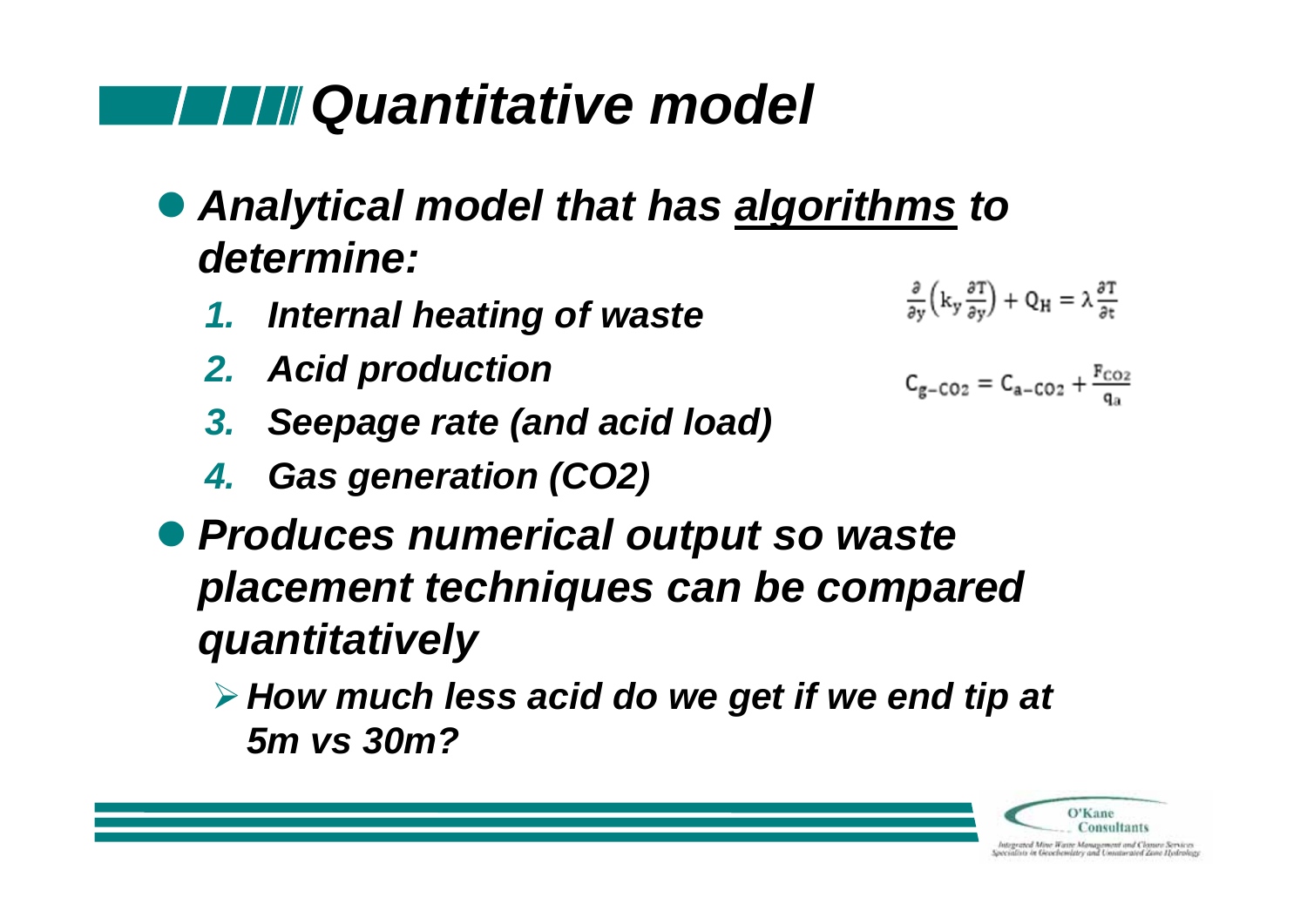### *Conceptual model of risks to*  **TIM** *"quantify"*



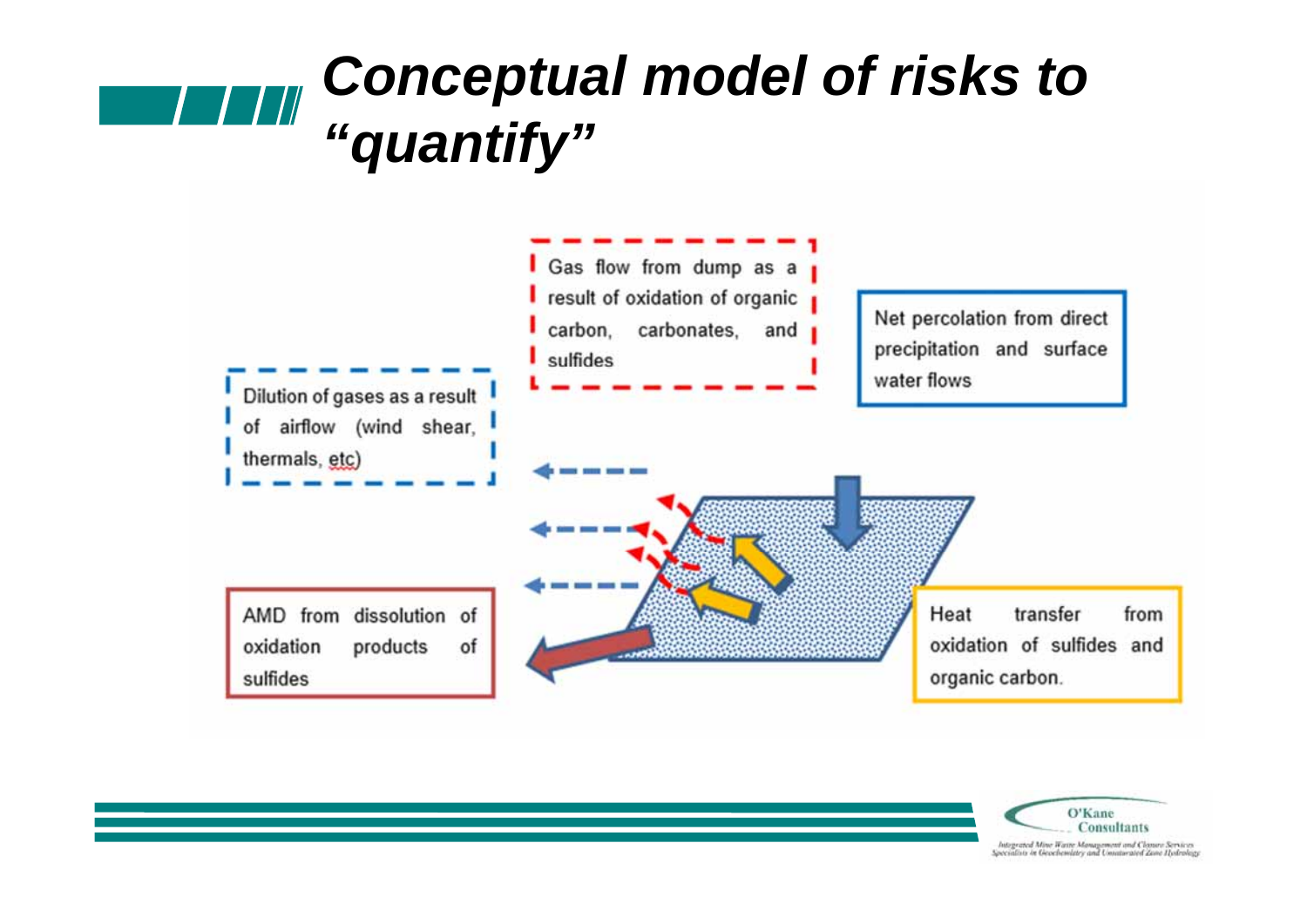## **Key model parameters Key model parameters**

- $\bullet$ *Lift height*
- $\bullet$ *"Waste rock management factor" for lift*
- $\bullet$ *Dump geometry (height/volume)*
- *PAF:NAF ratio*
- $\bullet$ *Pyrite oxidation rate of PAF*
- $\bullet$ *External air temperature*
- $\bullet$ *Sulfide grade of PAF*
- $\bullet$ *Air permeability of waste*
- $\bullet$ *ANC (availability of ANC in waste material)*

*All of these inputs can be derived from typical studies undertaken at site. This model is therefore easy to implement as part of planning* 

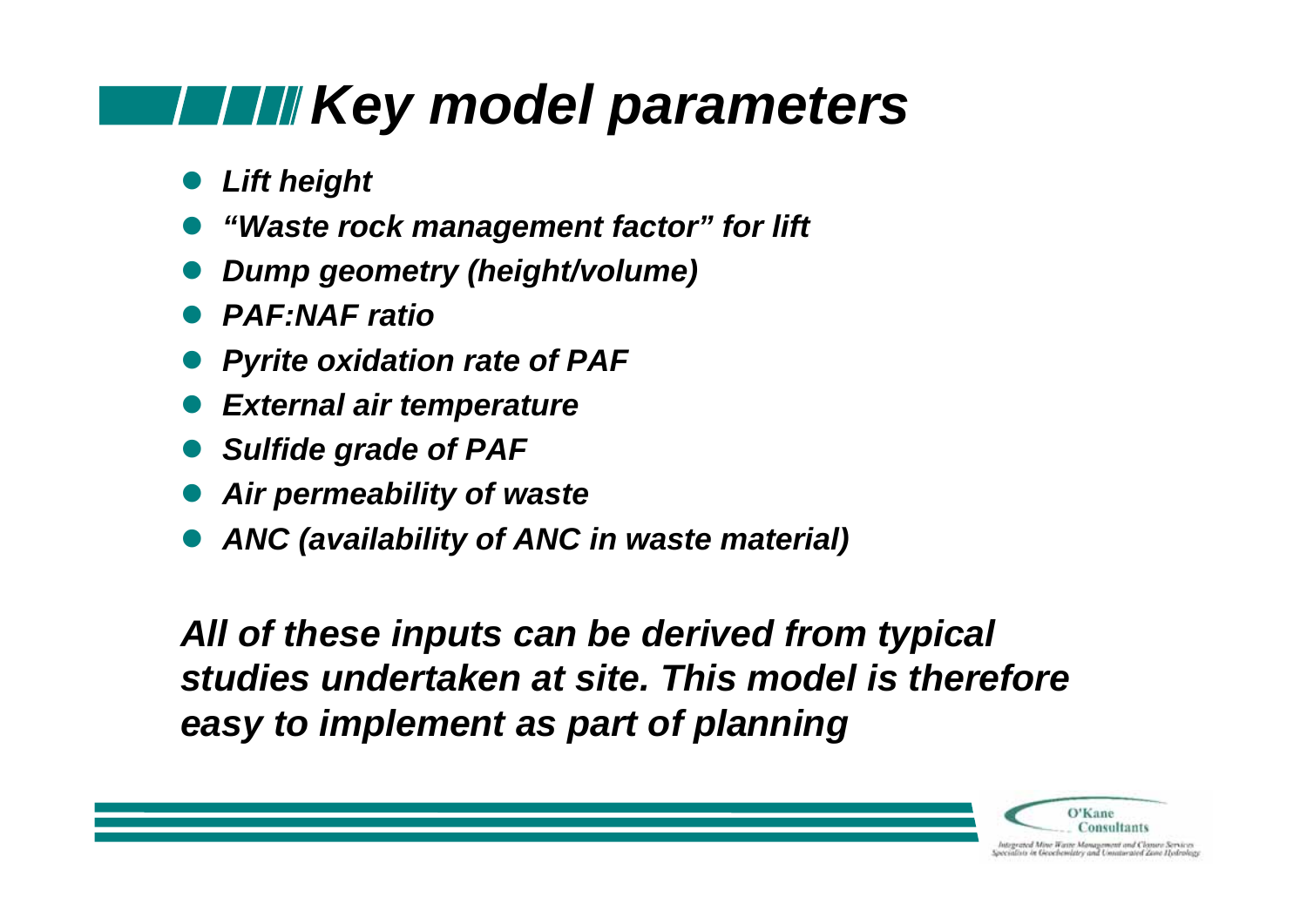## *Waste Rock Placement*

*Waste rock placement and effects on grain size:*

- **End Tipping**
- *Push-dumping*
- *Paddock dumping*

*Three scenarios modelled to assess various waste rock placement techniques:*

- *Chimney scenario*
- *Segregation scenario*
- *Compaction scenario*



hitegrated More Watte Monagement and Cleaure Services<br>Specialists in Geochemistry and University Zane Hydrolegy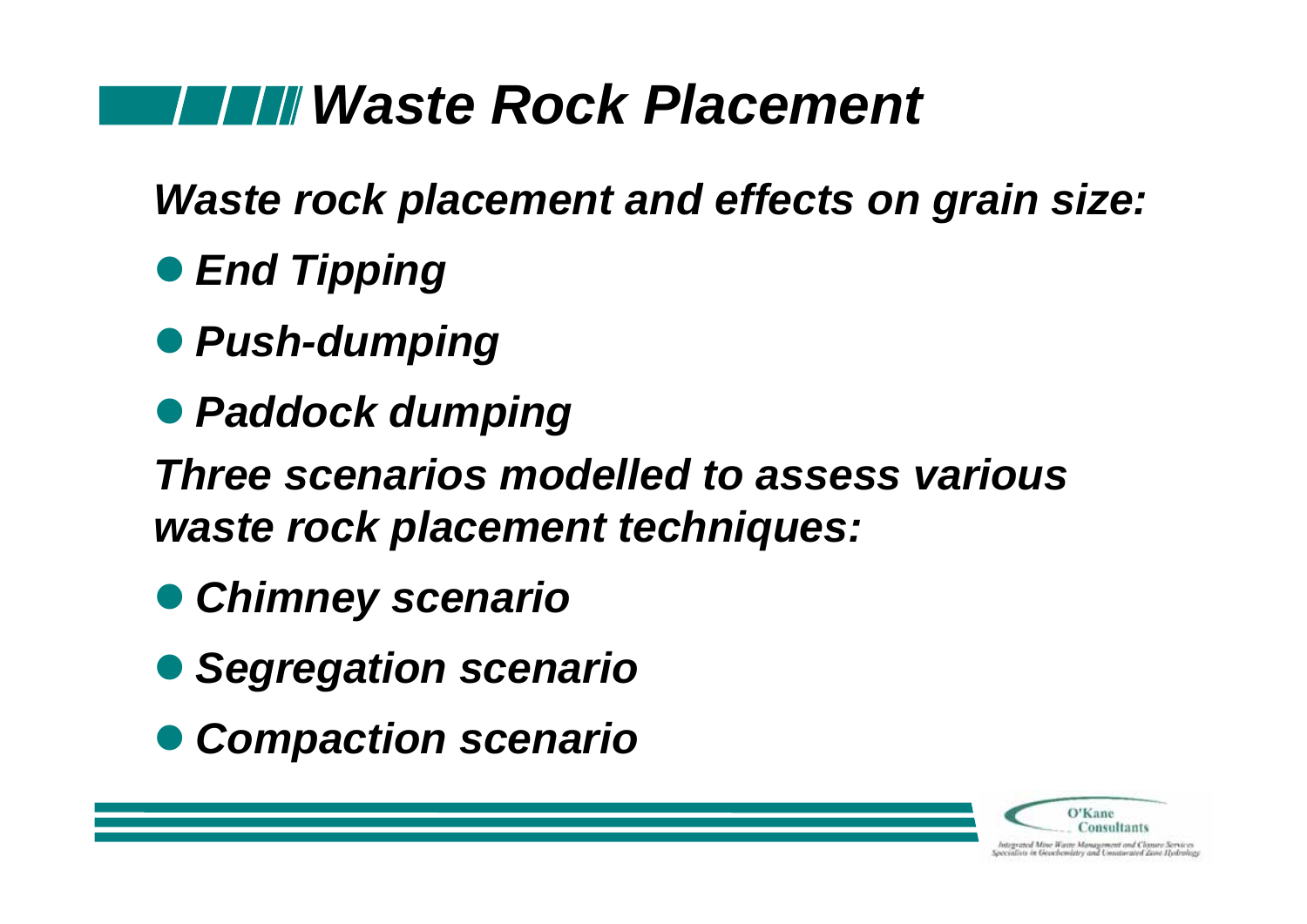## *Construction Techniques*

### *End Tipping*

- $\bullet$ *Rock is either end-dumped or push-dumped*
- $\bullet$  *Above 4 - 6m in height there is significant segregation of coarser and finer material into layers (at angle of repose)*
- $\bullet$ *A coarser rubble base forms above 4-6m*
- $\bullet$ *These coarser layers are zones of oxygen ingress*
- $\bullet$ *Moisture travels down the finer layers*



*Source: Wilson 2008 (Aussie AMD conference Tasmania)*



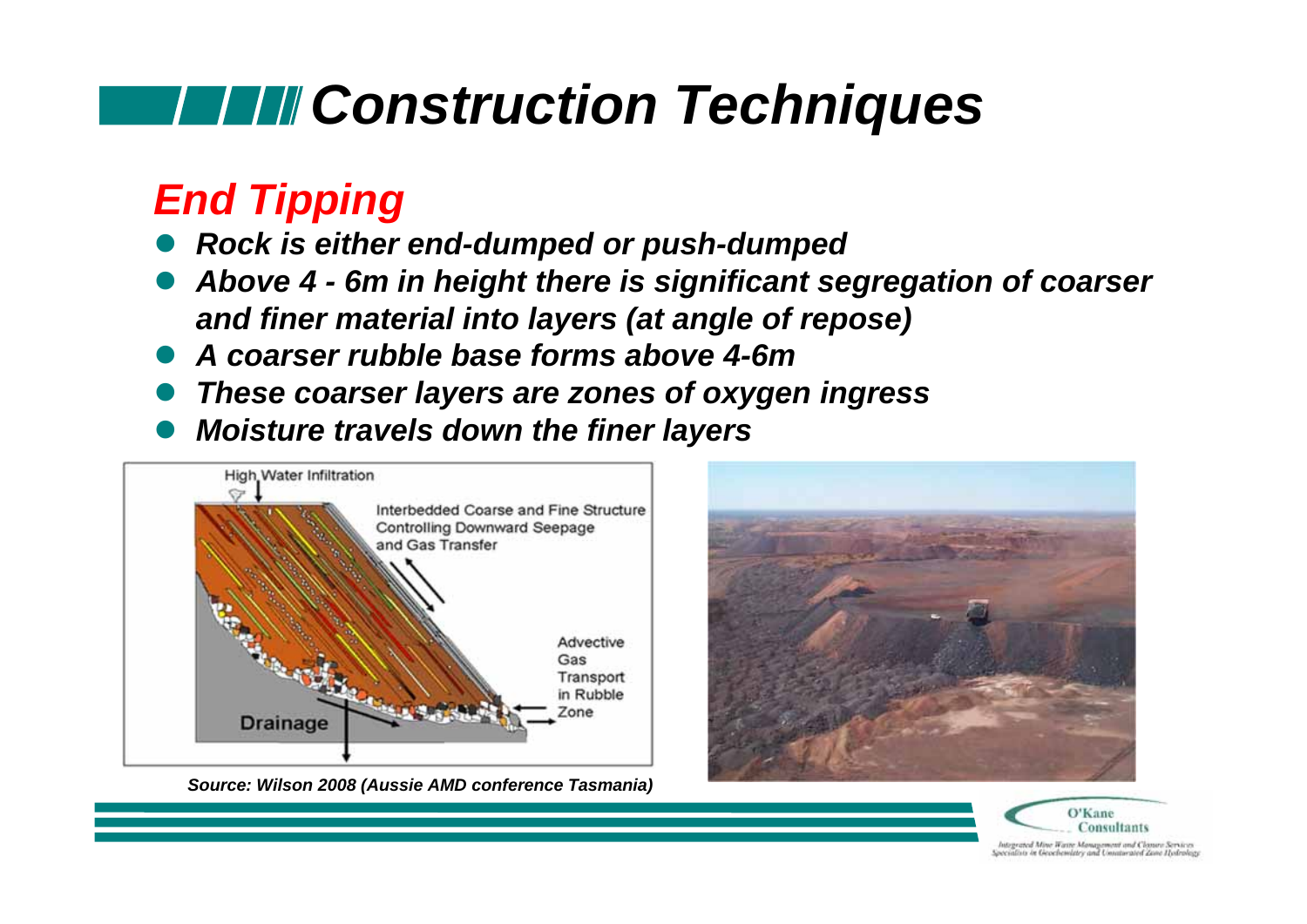## **FILI** Construction Techniques

### *End Tipping*

- $\bullet$ *Site data for oxidation in 110m waste dump after 20 years*
- $\bullet$ *30m end tipped – no control on placement*

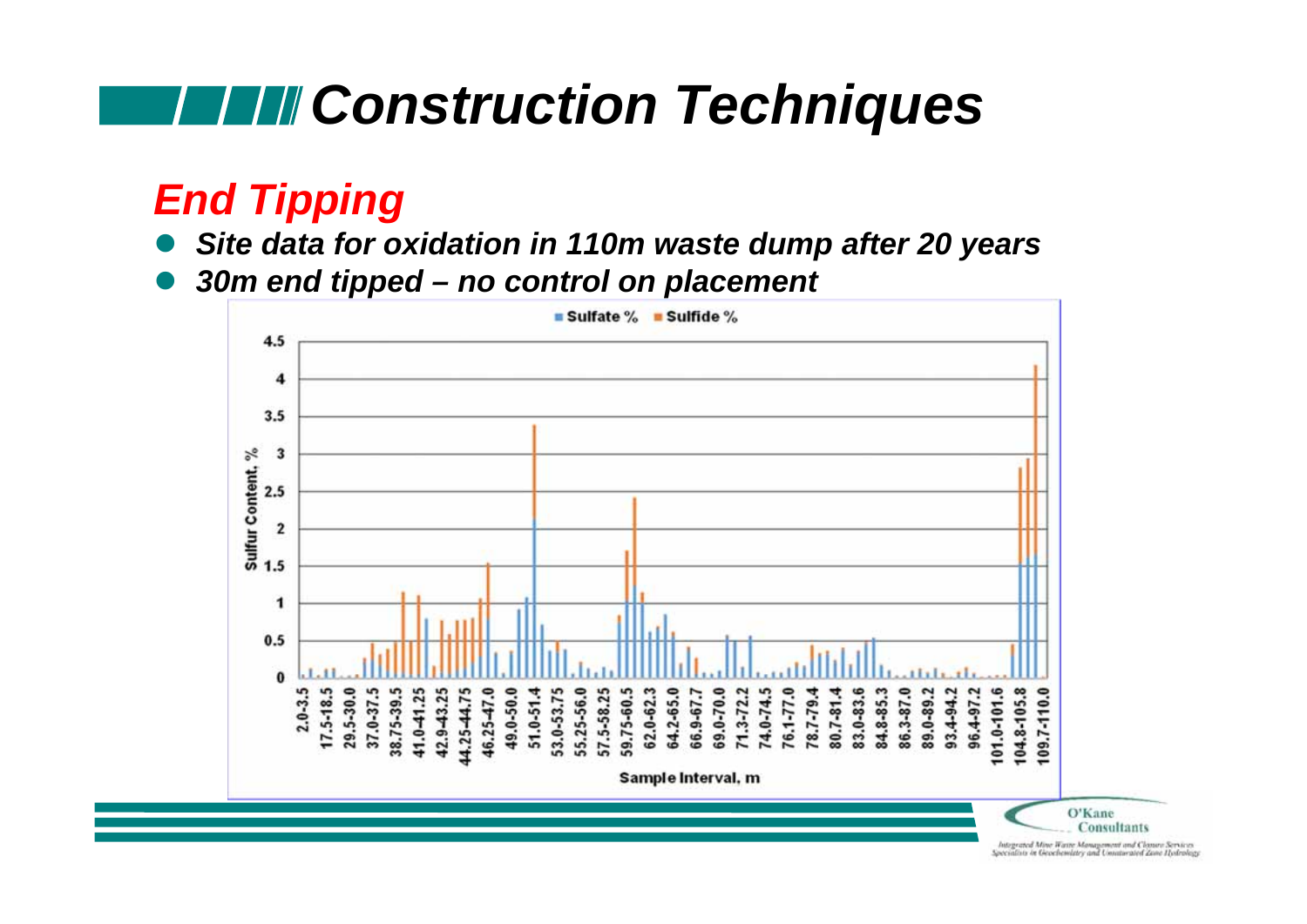# *Construction Techniques*

### *Paddock Dumping*

- *Extremely Beneficial for Managing Gas Transport…*
- *Civil Engineering Approach*

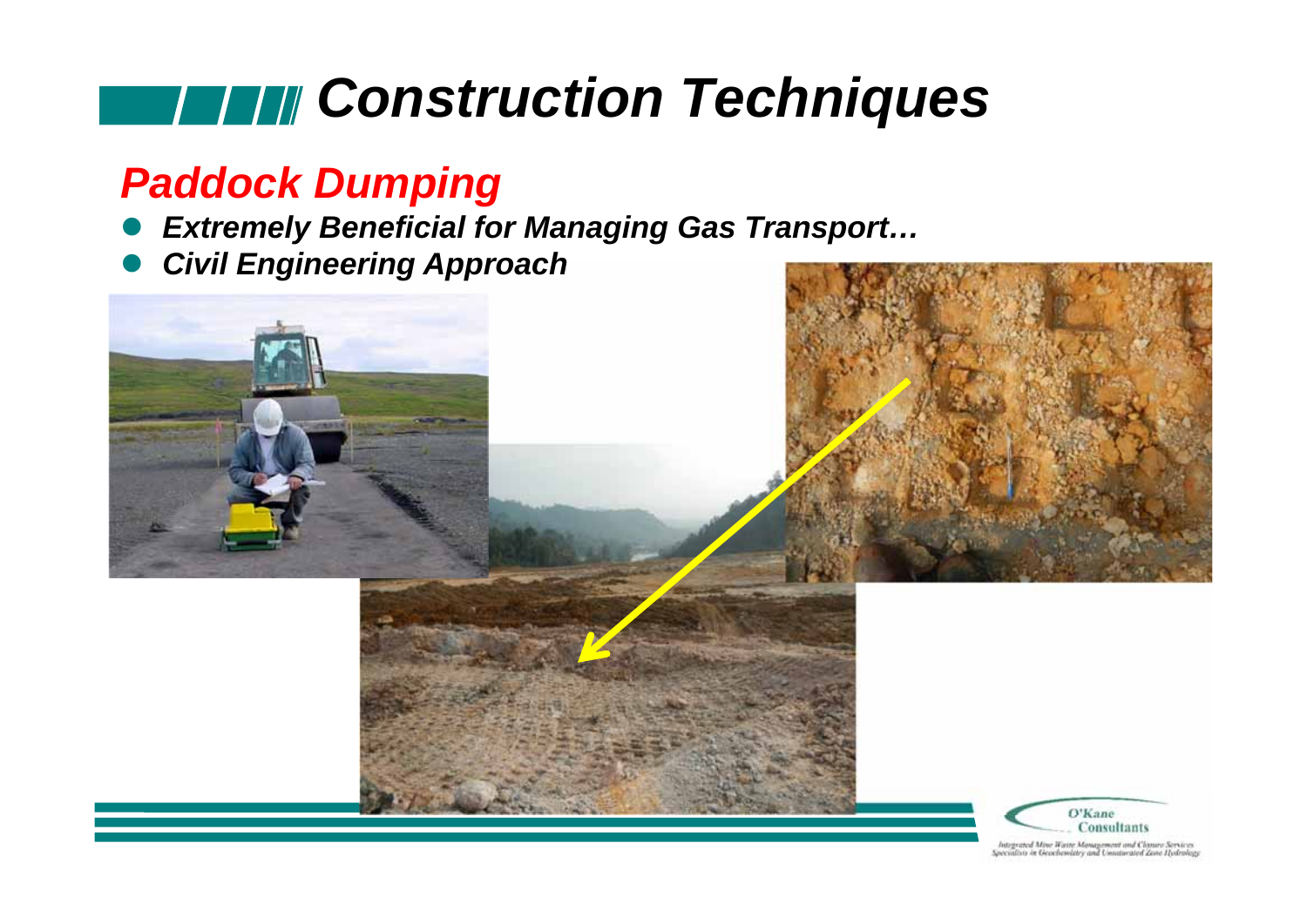### *Waste rock management factor (WRMF)*

|  | Lift<br>height<br>(m) | <b>Plume</b><br>width (m) | <b>Waste rock</b><br>tipped layer<br>thickness (m) | <b>PSD</b> effects<br>adjustment<br>factor | <b>Segregation</b><br>adjustment factor | <b>General</b><br>compaction of<br><b>WRD</b> | <b>Principal form of</b><br>oxygen ingress | <b>Combined</b><br>adjustment factor<br>(co-disposal) |
|--|-----------------------|---------------------------|----------------------------------------------------|--------------------------------------------|-----------------------------------------|-----------------------------------------------|--------------------------------------------|-------------------------------------------------------|
|  | 2                     | 10                        | 6.25                                               | 0.1                                        | 0.1                                     | High                                          | <b>Diffusion</b>                           | 0.10                                                  |
|  | 4                     | 10                        | 3.13                                               | 0.2                                        | 0.1                                     | <b>Moderate</b>                               | <b>Diffusion</b>                           | 0.13                                                  |
|  | 6                     | 9                         | 2.31                                               | 0.3                                        | 0.1                                     | <b>Moderate</b>                               | <b>Diffusion</b>                           | 0.16                                                  |
|  | 8                     | 9                         | 1.74                                               | 0.4                                        | 0.4                                     | Low                                           | Convection                                 | 0.40                                                  |
|  | 10                    | 8                         | 1.56                                               | 0.6                                        | 0.6                                     | Low                                           | Convection                                 | 0.60                                                  |
|  | 20                    | $\overline{7}$            | 0.89                                               | 0.8                                        | 0.9                                     | Poor                                          | Convection                                 | 0.85                                                  |
|  | 30                    | $\overline{7}$            | 0.60                                               | 0.9                                        | 1.0                                     | Poor                                          | <b>Convection</b>                          | 0.93                                                  |
|  | 40                    | 6                         | 0.52                                               | 1.0                                        | 1.0                                     | Poor                                          | <b>Convection</b>                          | 0.98                                                  |
|  | 50                    | 6                         | 0.42                                               | 1.0                                        | 1.0                                     | Poor                                          | <b>Convection</b>                          | 1.00                                                  |
|  | 60                    | 5                         | 0.42                                               | 1.0                                        | 1.0                                     | Poor                                          | <b>Convection</b>                          | 1.00                                                  |
|  | 70                    | 5                         | 0.36                                               | 1.0                                        | 1.0                                     | Poor                                          | <b>Convection</b>                          | 1.00                                                  |
|  | 80                    | 5                         | 0.31                                               | 1.0                                        | 1.0                                     | Poor                                          | <b>Convection</b>                          | 1.00                                                  |
|  | 90                    | 5                         | 0.28                                               | 1.0                                        | 1.0                                     | Poor                                          | <b>Convection</b>                          | 1.00                                                  |
|  | 100                   | 5                         | 0.25                                               | 1.0                                        | 1.0                                     | Poor                                          | <b>Convection</b>                          | 1.00                                                  |
|  | 110                   | 5                         | 0.23                                               | 1.0                                        | 1.0                                     | Poor                                          | <b>Convection</b>                          | 1.00                                                  |
|  | 120                   | 5                         | 0.21                                               | 1.0                                        | 1.0                                     | Poor                                          | <b>Convection</b>                          | 1.00                                                  |

O'Kane **Consultants** 

*OB23**Closure Closure Associates and Closure Slider Slider Slider Slider Slider Slider Slider Slider Slider Slider Slider Slider Slider Slider Slider Slider Slider Slider Slider Slider Slider Slider Slider Slider Slider*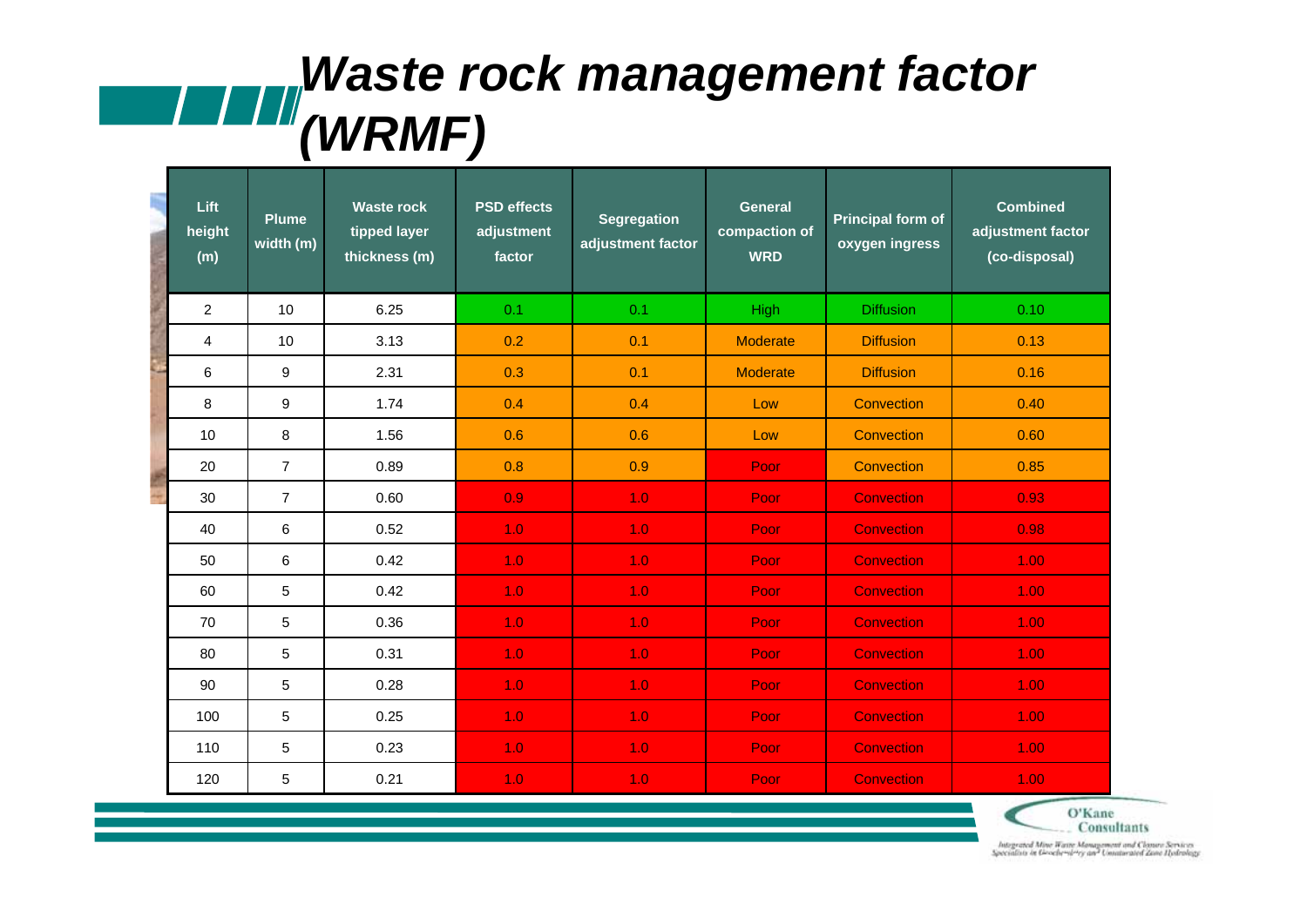### *Waste rock scheduling (PAF:NAF )*



*The schedule determines how waste placement can be optimised. Later on in mine life have more PAF than NAF so risk level is higher need to determine how best to manage this risk.*

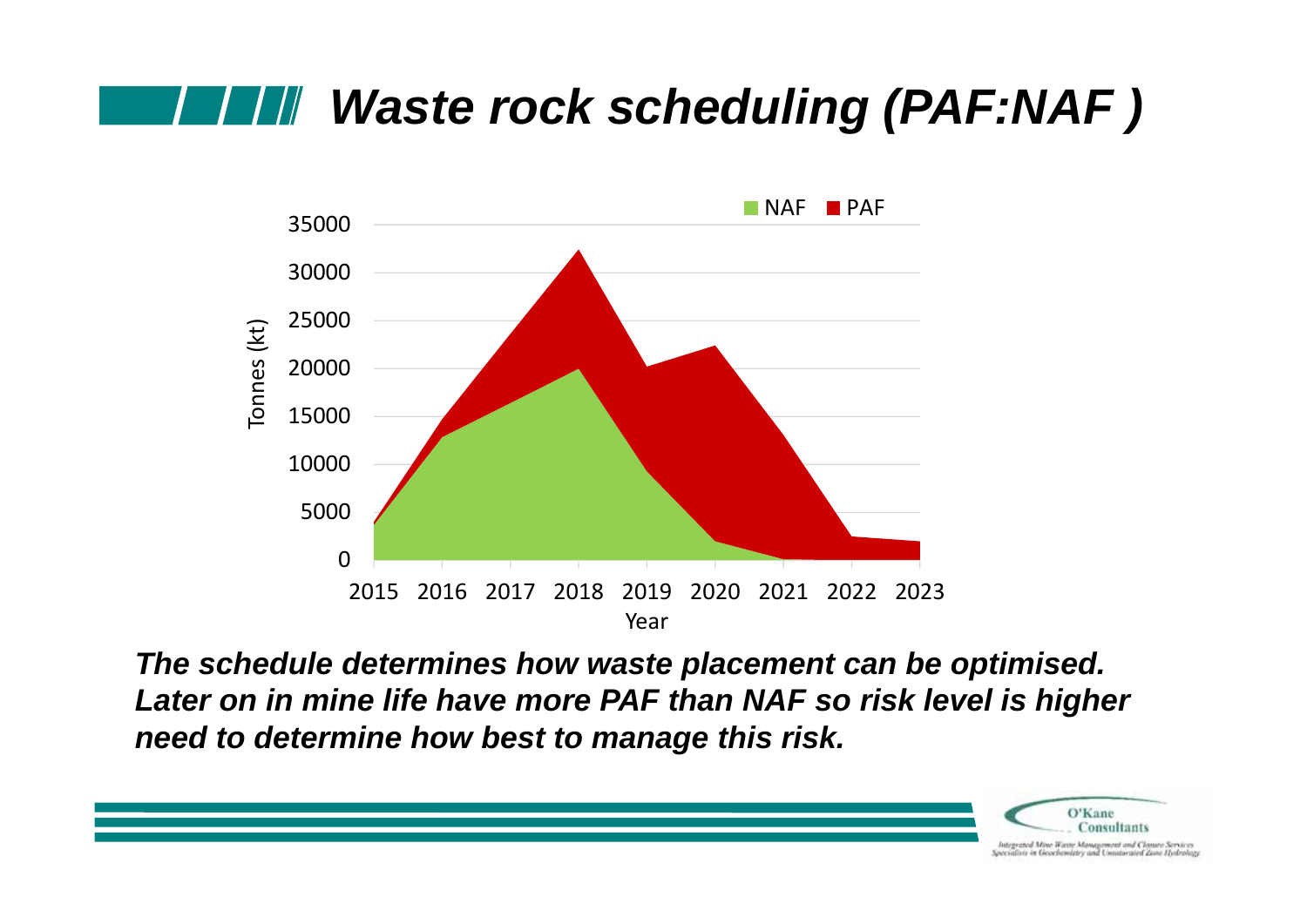### *Waste schedule and AMD risk*

*These results indicate that if 28% of the rock is managed really well then 62% of the acid load can be well managed.*

*Therefore important to assess quantities of high risk and low risk PAF as these have very different management requirements* 

| Sulfur Grade<br><b>Grouping</b><br>(wt. %) | <b>Tonnes of</b><br>waste rock<br>per group | % of total<br>rock per<br>group | <b>MPA per group</b><br>(kg<br>$H_2SO_4$ /tonne) | <b>Total acid</b><br>potential<br>(tonnes) per<br>grouping | % of total<br>acid<br>potential by<br>group |
|--------------------------------------------|---------------------------------------------|---------------------------------|--------------------------------------------------|------------------------------------------------------------|---------------------------------------------|
| $0.2 - 0.5$                                | 12,629,562                                  | 15.6%                           | 10.7                                             | 135,263                                                    | 2.4%                                        |
| $0.5 - 1.0$                                | 20,307,571                                  | 25.0%                           | 23.0                                             | 466,059                                                    | 8.3%                                        |
| $1.0 - 2.0$                                | 14,044,667                                  | 17.3%                           | 45.9                                             | 644,650                                                    | 11.5%                                       |
| $2.0 - 3.0$                                | 11,698,781                                  | 14.4%                           | 76.5                                             | 894,957                                                    | 16.0%                                       |
| $3.0 - 6.0$                                | 19,741,537                                  | 24.3%                           | 137.7                                            | 2,718,410                                                  | 48.5%                                       |
| > 6.0                                      | 2,727,485                                   | 3.4%                            | 275.4                                            | 751,149                                                    | 13.4%                                       |
| <b>Total</b>                               | 81,149,604                                  |                                 |                                                  | 5,610,487                                                  |                                             |



hitegrated More Watte Monagement and Cleaure Services<br>Specialists in Geochemistry and University Zane Hydrolegy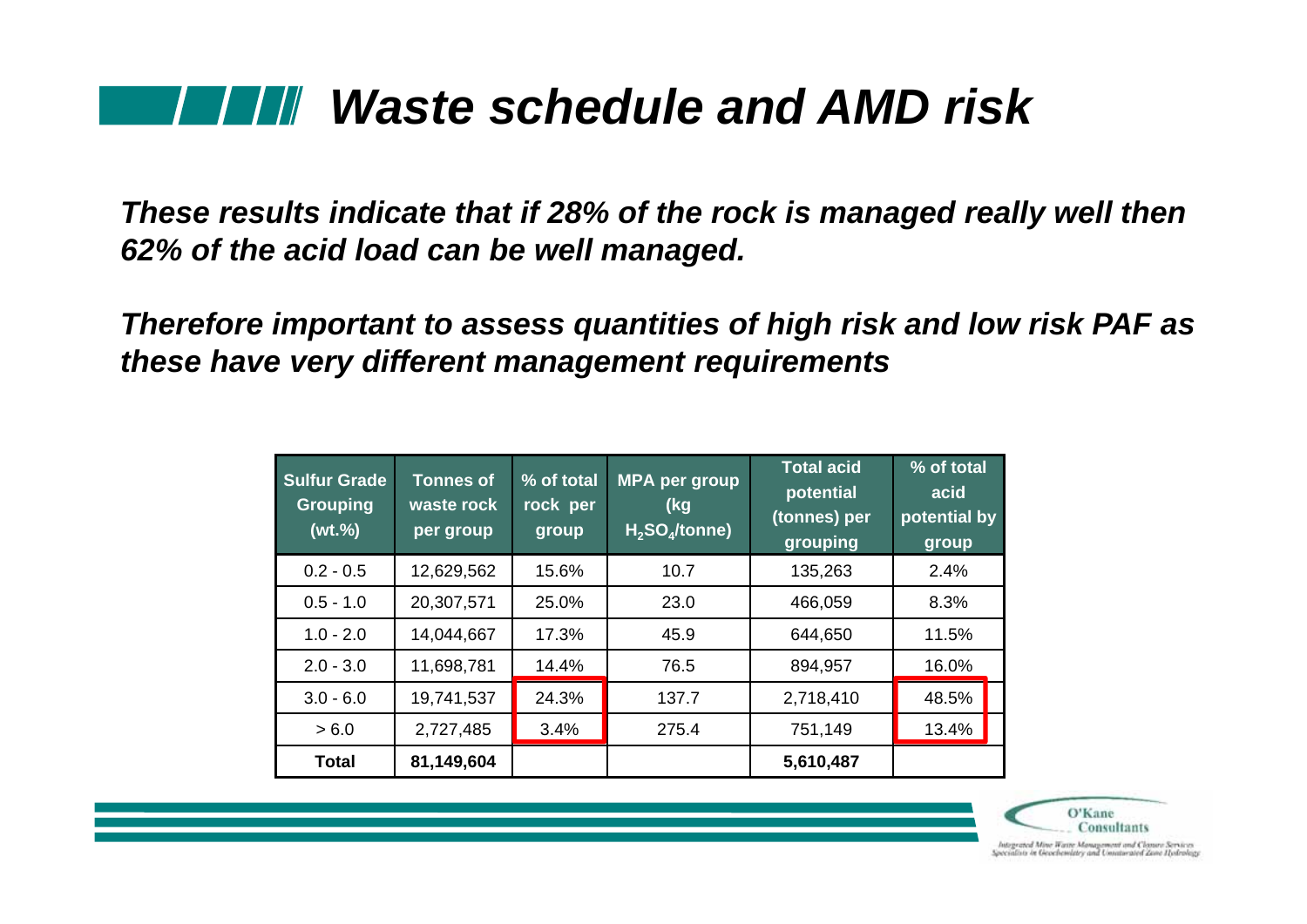### *Model Scenarios*

- *Paddock dumping (2 m PAF 2 m NAF);*
- *Co-disposal NAF + PAF in 5 m tip head;*
- *Co-disposal NAF + PAF in 10 m tip;*
- *Co-disposal NAF + PAF in 30 m tip head;*
- *10 m PAF with 2 m NAF covers;*
- *Large high wall tip heads (120 m)*
- *Disposal of "blocky" NAF material*

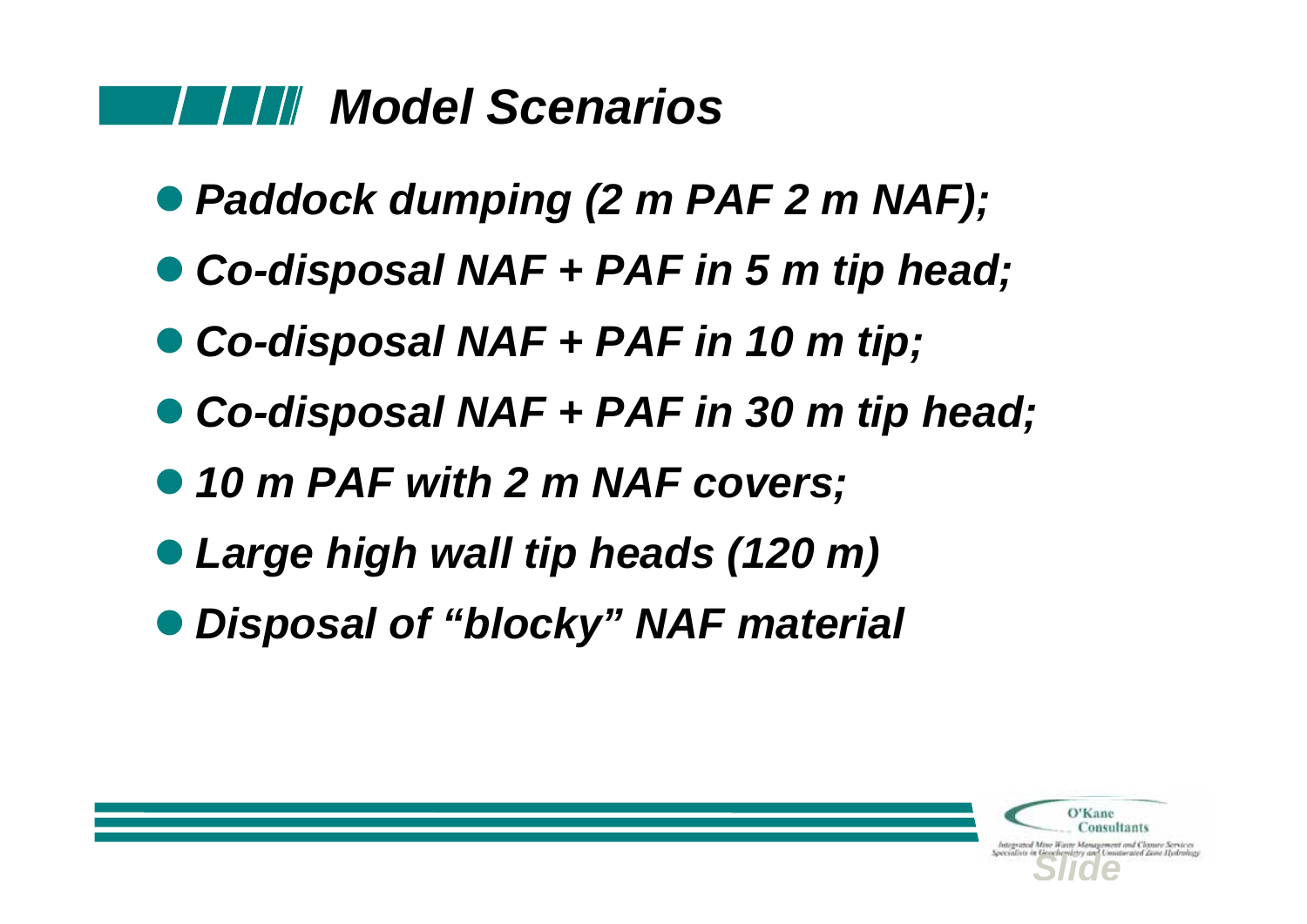

### *Example Model Output – Temperature*



*OB23**Closure Closure Associates and Closure Slider Slider Slider Slider Slider Slider Slider Slider Slider Slider Slider Slider Slider Slider Slider Slider Slider Slider Slider Slider Slider Slider Slider Slider Slider*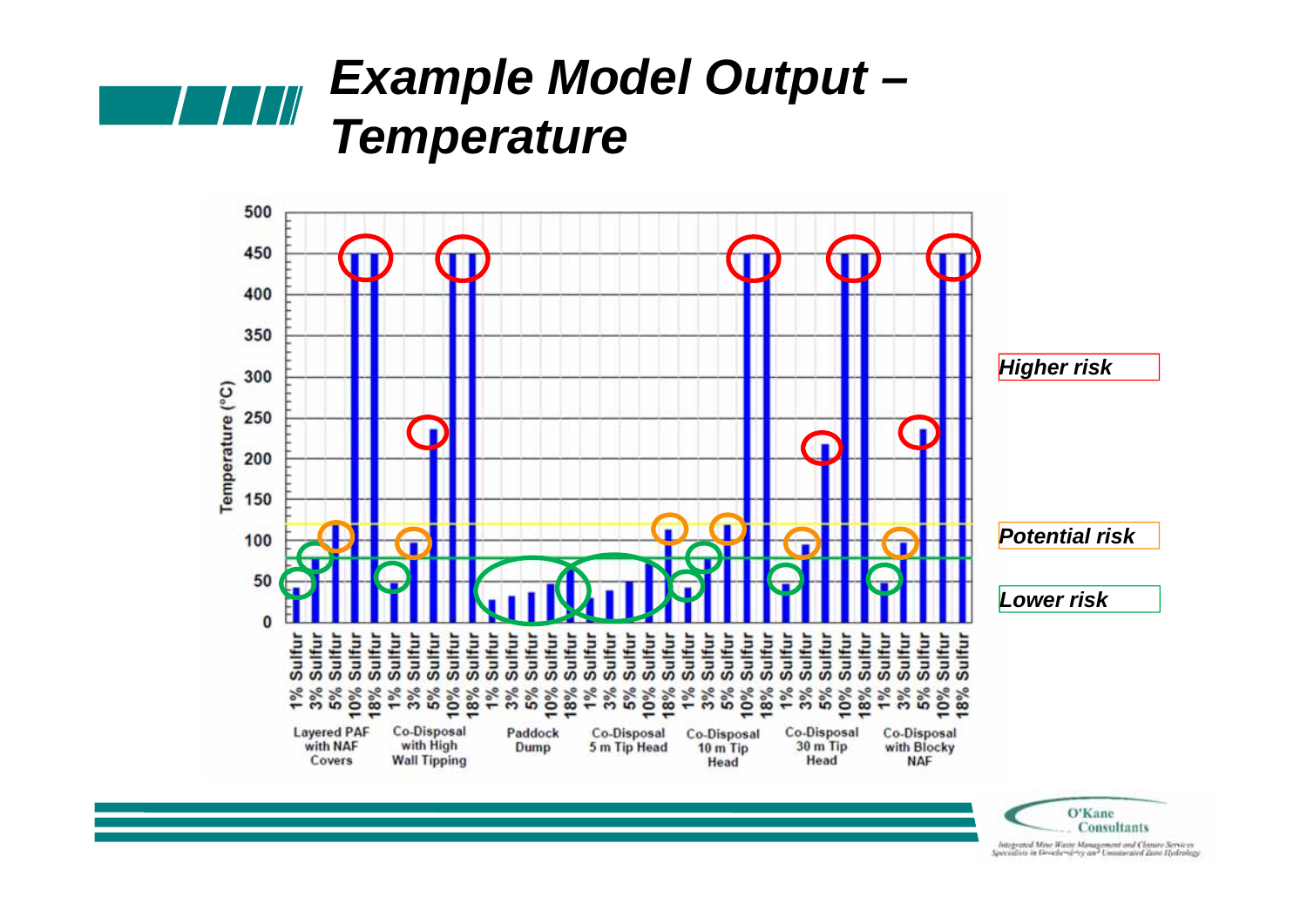### *Example Model Output – Decision Matrix*

*Acid production rate For 300 Mt waste, average height 120m, 25% PAF*

| <b>PAF</b><br><b>Sulfur</b><br><b>Content</b> | <b>Paddock</b><br><b>Dumping</b> | <b>Co-Disposal</b><br>$5m$ Tip | <b>Co-Disposal</b><br>10 m Tip | Layered<br><b>PAF Co-</b><br><b>Disposal</b> | <b>Co-Disposal</b><br>30 m Tip | <b>Co-Disposal</b><br><b>Blocky NAF</b> | <b>Co-Disposal</b><br><b>High Wall</b><br><b>Tip</b> |
|-----------------------------------------------|----------------------------------|--------------------------------|--------------------------------|----------------------------------------------|--------------------------------|-----------------------------------------|------------------------------------------------------|
| $1\%$                                         |                                  |                                |                                |                                              |                                |                                         |                                                      |
| $1 - 3%$                                      |                                  |                                |                                |                                              |                                |                                         |                                                      |
| $3 - 5%$                                      |                                  |                                |                                |                                              |                                |                                         |                                                      |
| 5-10%                                         |                                  |                                |                                |                                              |                                |                                         |                                                      |
| 10-18%                                        |                                  |                                |                                |                                              |                                |                                         |                                                      |
| >18%                                          |                                  |                                |                                |                                              |                                |                                         |                                                      |

*temperature so used as scenarios, but the proxy for risk\* relative risk allows Acid production risk occurs in all quantification* 

#### *Temperature risk*

| <b>PAF</b><br><b>Sulfur</b><br><b>Content</b> | <b>Paddock</b><br><b>Dumping</b> | 5 m Tip | Co-Disposal Co-Disposal<br>10 m Tip | 10:2<br><b>Layered</b><br><b>PAF Co-</b><br><b>Disposal</b> | <b>Co-Disposal</b><br>30 m Tip | <b>Co-Disposal</b><br>10m Blocky<br><b>NAF</b> | <b>Co-Disposal</b><br><b>High Wall</b><br><b>Tip</b> | $\vert$ 3-5% S only<br>paddock dumping<br>and 5m co-disposal |
|-----------------------------------------------|----------------------------------|---------|-------------------------------------|-------------------------------------------------------------|--------------------------------|------------------------------------------------|------------------------------------------------------|--------------------------------------------------------------|
| $<1\%$<br>$1 - 3%$<br>$3 - 5%$<br>$5 - 10%$   |                                  |         |                                     |                                                             |                                |                                                |                                                      | $\blacksquare$ <1% S all disposal<br>methods                 |
| 10-18%<br>>18%                                |                                  |         |                                     |                                                             |                                |                                                |                                                      | O'Kane<br>Consultants                                        |

*OB23**Closure Closure Associates and Closure Slider Slider Slider Slider Slider Slider Slider Slider Slider Slider Slider Slider Slider Slider Slider Slider Slider Slider Slider Slider Slider Slider Slider Slider Slider*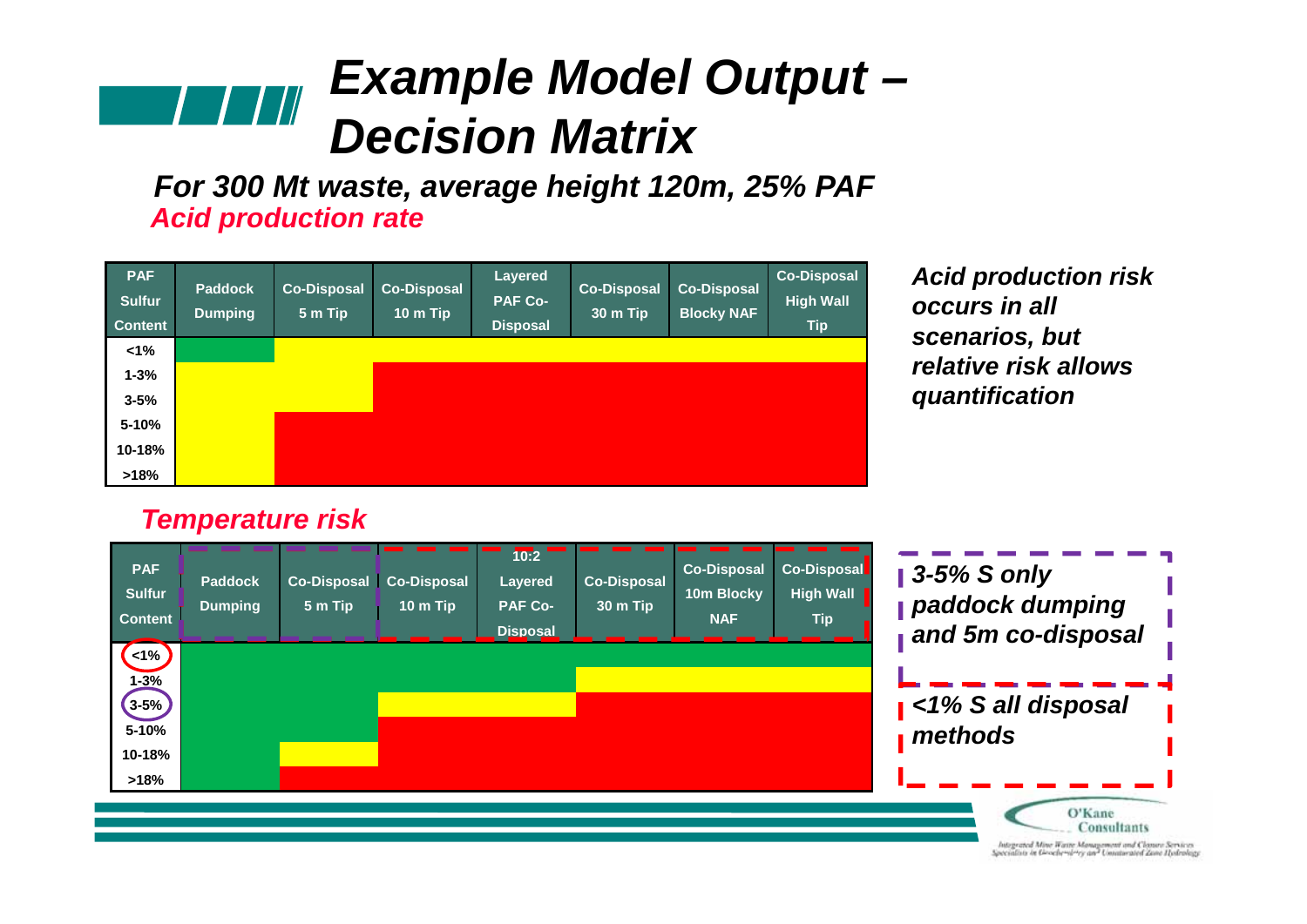### *Effective risk mitigation measures*

*Identification of effective risk mitigation options:*

- *Construction of low permeability bunds at base of lifts to shut down advection.*
- *Well compacted surface layers (engineered compaction) to reduce infiltration and advection.*
- *Progressive compaction to ensure areas of dumps are rapidly "sealed off".*
- *Tight control of sulfur grade during deposition.*
- *Use of material with ANC for co disposal.*
- *Use of finer textured material for PAF co-disposal.*



itegrated Mine Waire Monagement and Cleaure Services<br>realists in Geochemistry and Unsaturated Zone Hedrole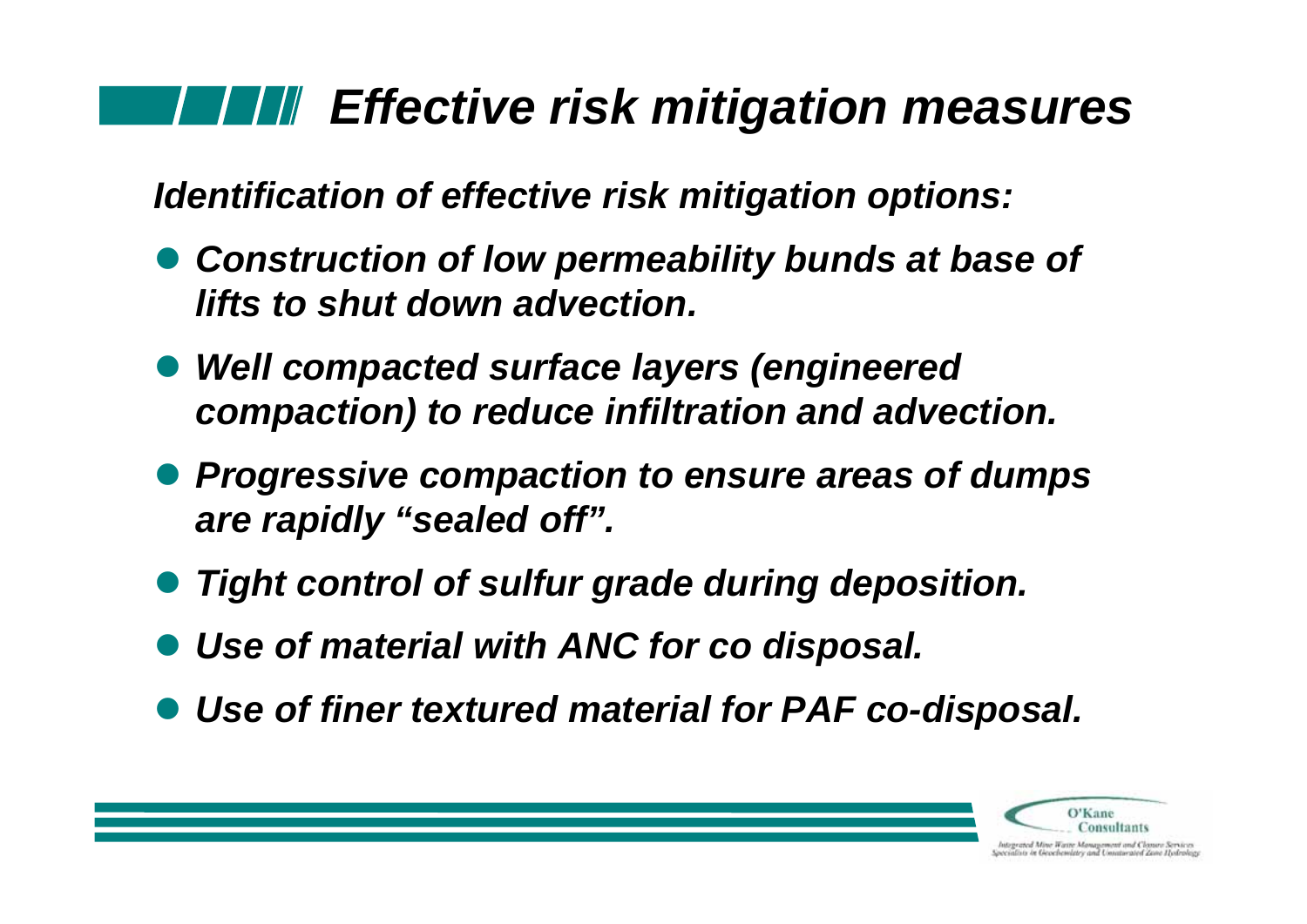## *Summary Comments*

*This tool allows us to carry out a risk-weighted cost-benefit analysis of construction methods over life of mine to assess closure scenarios*

*Allows optimised management of material for example paddock dumping may be too costly for all materials, but a sulphur grade cut-off can be established for selective management.* 

*The tool identifies a direct link between WRSF construction methods and the potential development of AMD risks and impacts, highlighting the importance of not relying on laboratory tests and "scale factors"*

*Allows assessment of the benefit of progressive AMD management as compared to deferring to final closure solutions such as covers: for some sites it may be too late to wait until the cover is put on* 

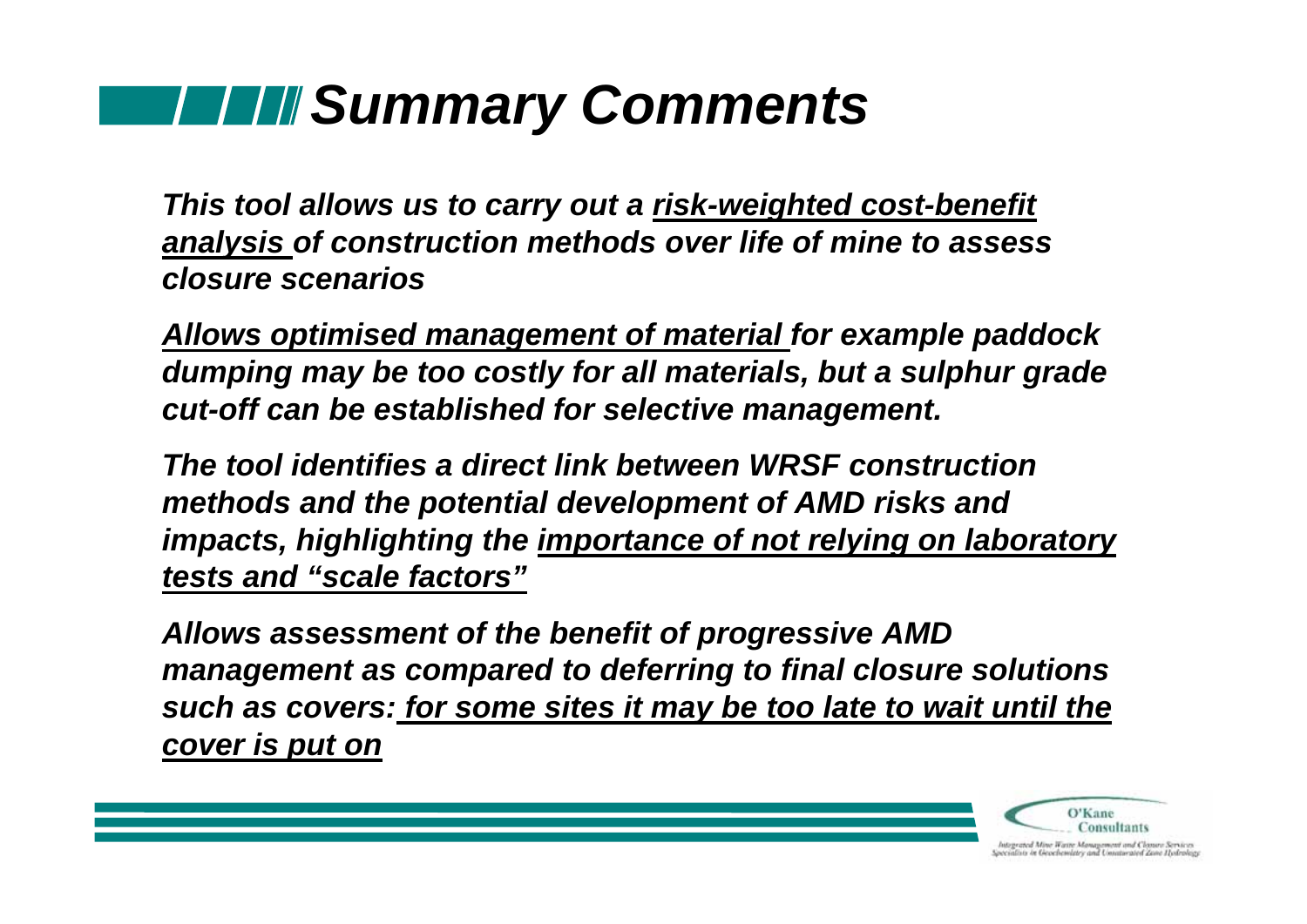# *Thank You!*



Integrated Mine Waste Management and Closure Services<br>Specialists in Geochemistry and Unsaturated Zone Hydrology



*O'Kane Consultants Pty Ltd.* **Habitat for Humanity Initiative – El Salvador** 

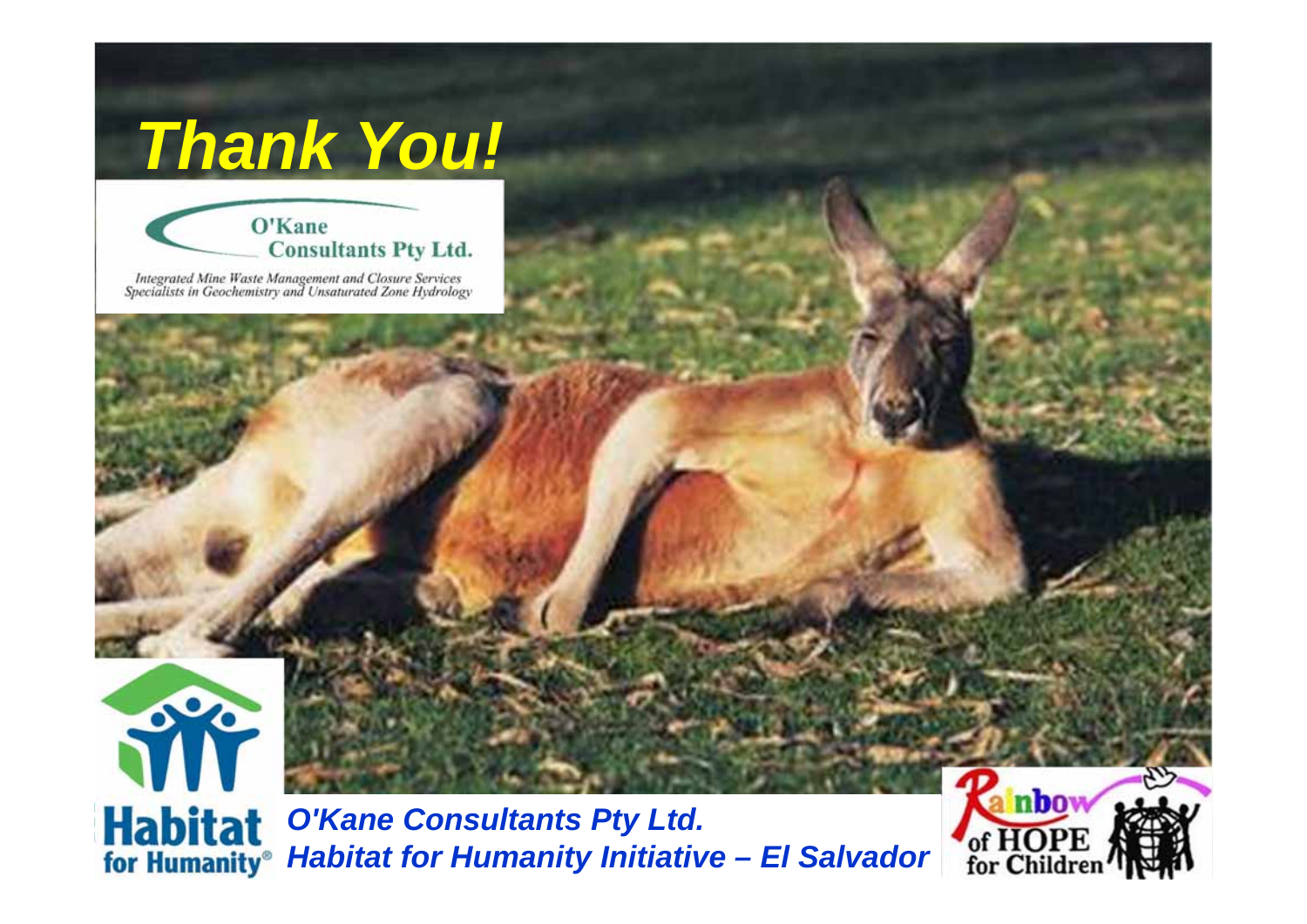

#### *Depends on structure of the lift and material properties*

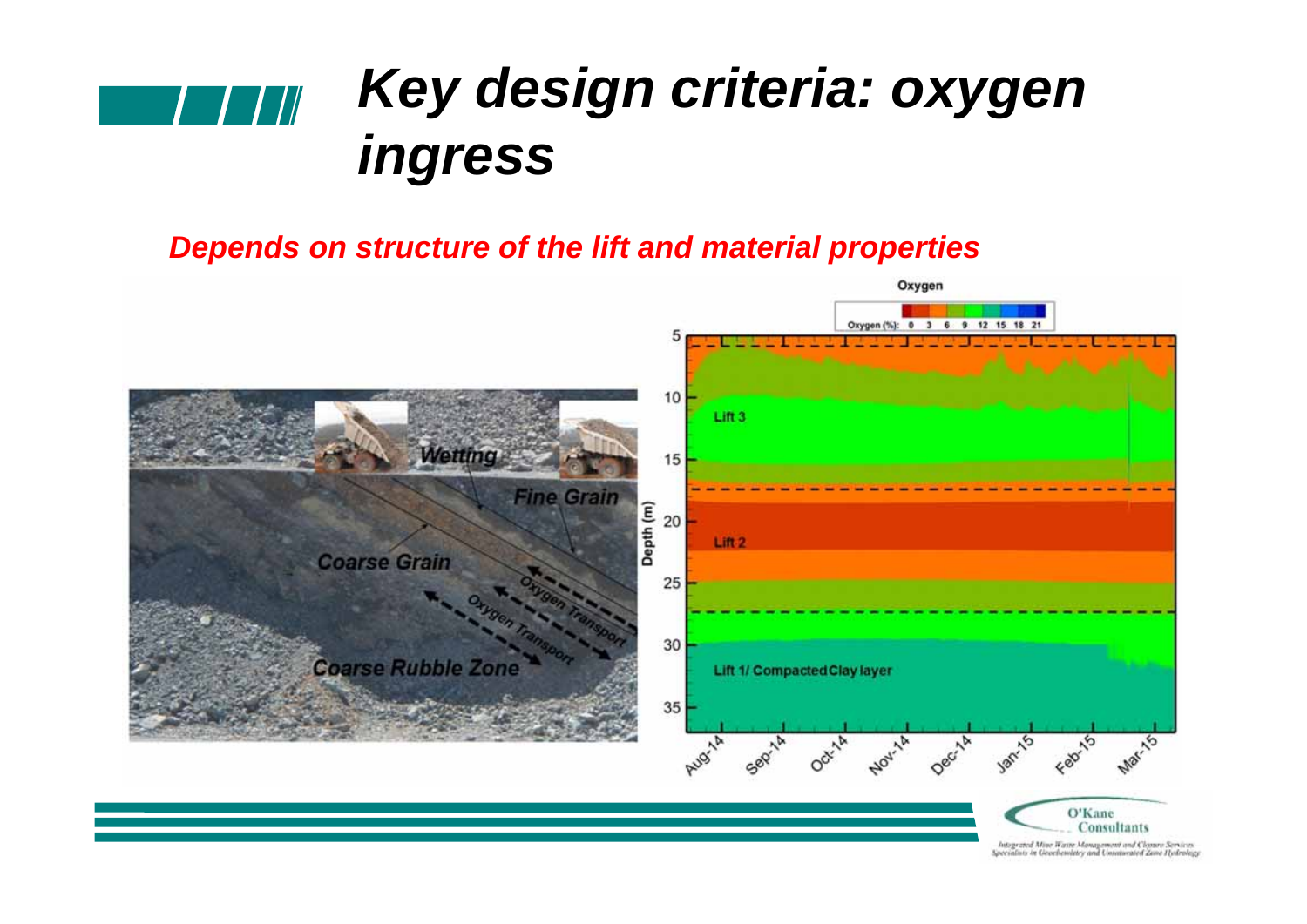### *Structure and oxygen ingress*   $\blacksquare$ *10m end tipping*

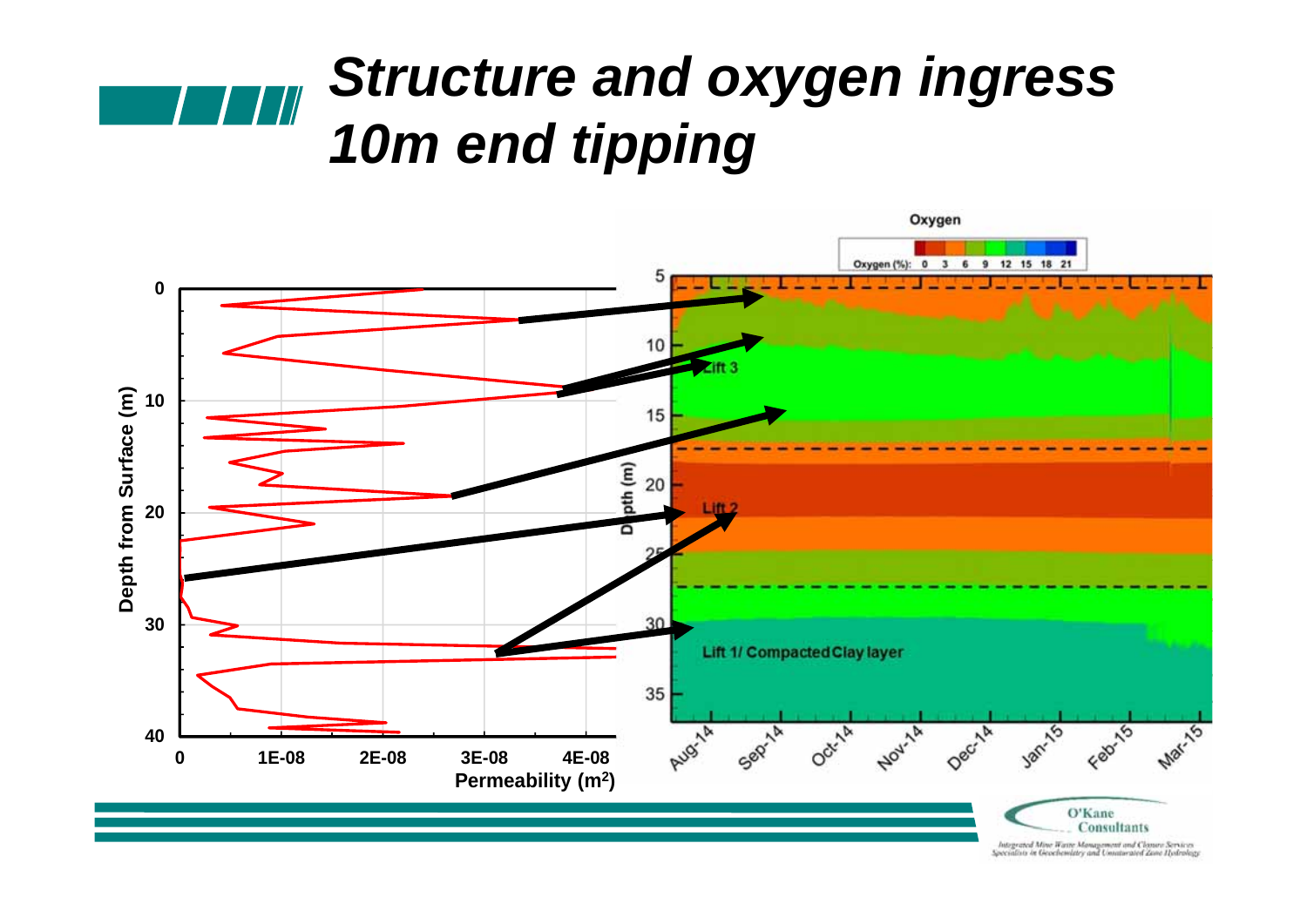### **AIF III** Air flow into slopes with compacted layers



*Compaction reduces oxygen ingress significantly as advection shut* 

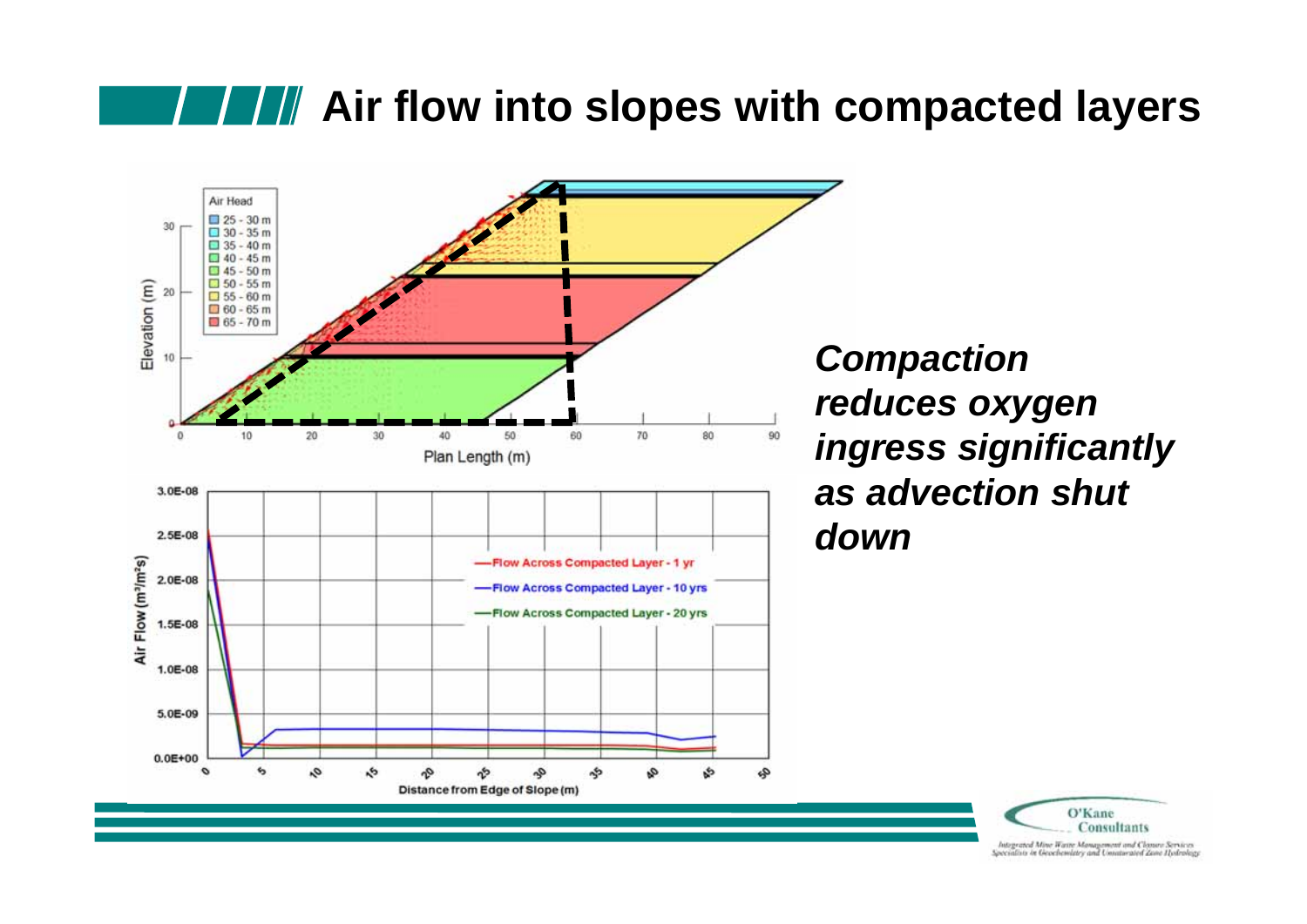# *Assessing model results: defining "cut off" criteria*

*Heat: Approximately 80-120 degrees criteria based on "thermal take off" depends on:*

- *Moisture content*
- *Sulfur grade*
- **Carbon grade**

*AMD: 30 t H2SO4/yr based on "base case" depends on:*

- *Acidity production*
- *Net percolation rate*

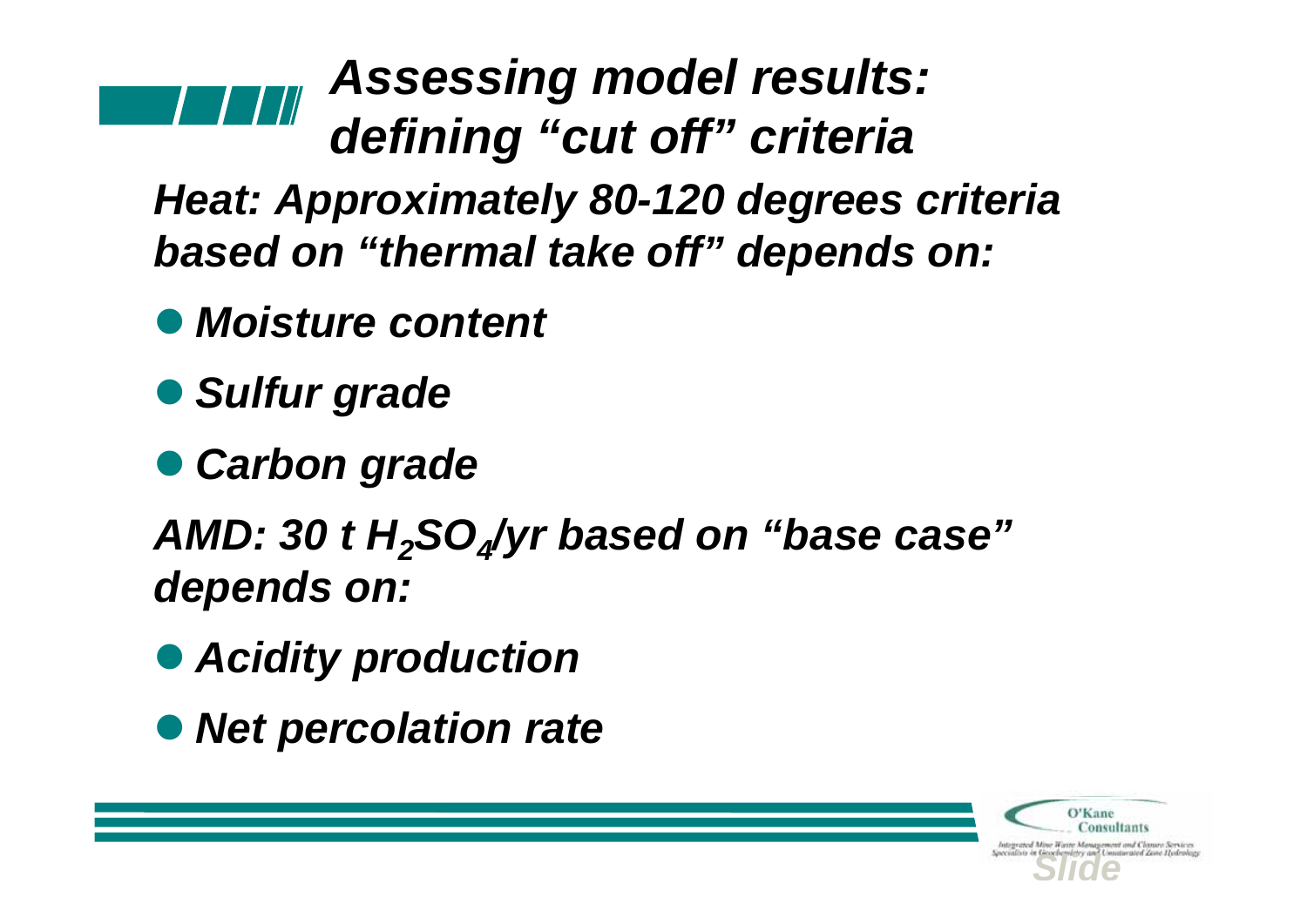



#### accurate estimates of this curve 40 61 80 *Range* oxidised  $\mathsf{A}\mathsf{A}\mathsf{A}\mathsf{A}\mathsf{A}$  and  $\mathsf{A}\mathsf{A}\mathsf{A}\mathsf{A}$ *OKCs Advanced Customisable Leach* **quantitative risk assessment tool can**  $\overline{\phantom{a}}^{^{112}}$ Log. (20‐30m lifts) *Columns (ACLCs) and this be combined to provide more*



Field oxidation rates depend primarily on oxygen ingress (structure), kinetic lab tests and use of scale factors is not a sufficient method to predict actual oxidation rates

hitegrated More Watte Monagement and Cleaure Services<br>Specialists in Geochemistry and University Zane Hydrolegy

O'Kane **Consultants**